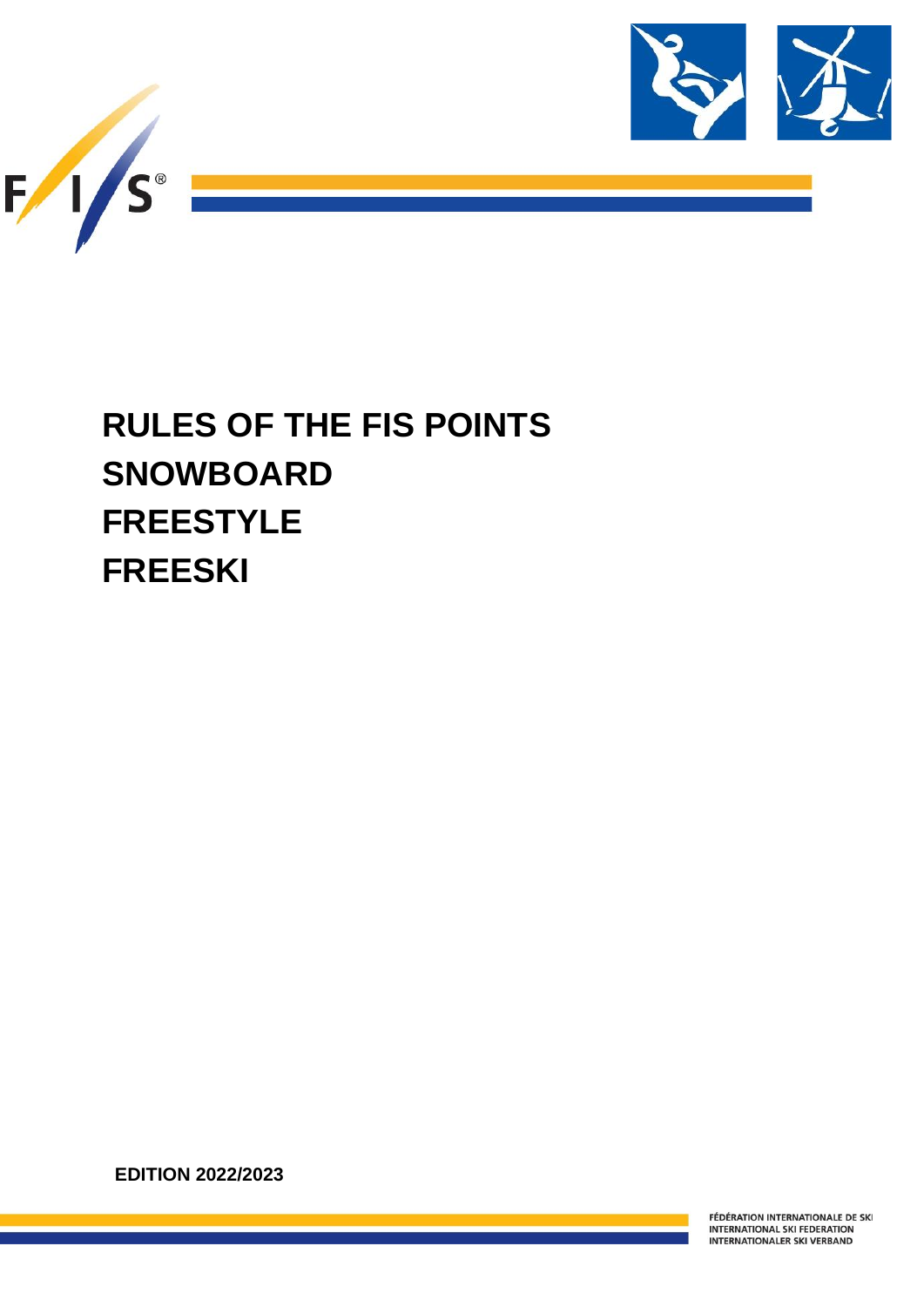# **INTERNATIONAL SKI AND SNOWBOARD FEDERATION**

**Blochstrasse 2, CH- 3653 Oberhofen / Thunersee, Switzerland**

| Telephone:      | +41 (33) 244 61 61 |
|-----------------|--------------------|
| <b>Website:</b> | www.fis-ski.com    |

**Oberhofen, June 2022**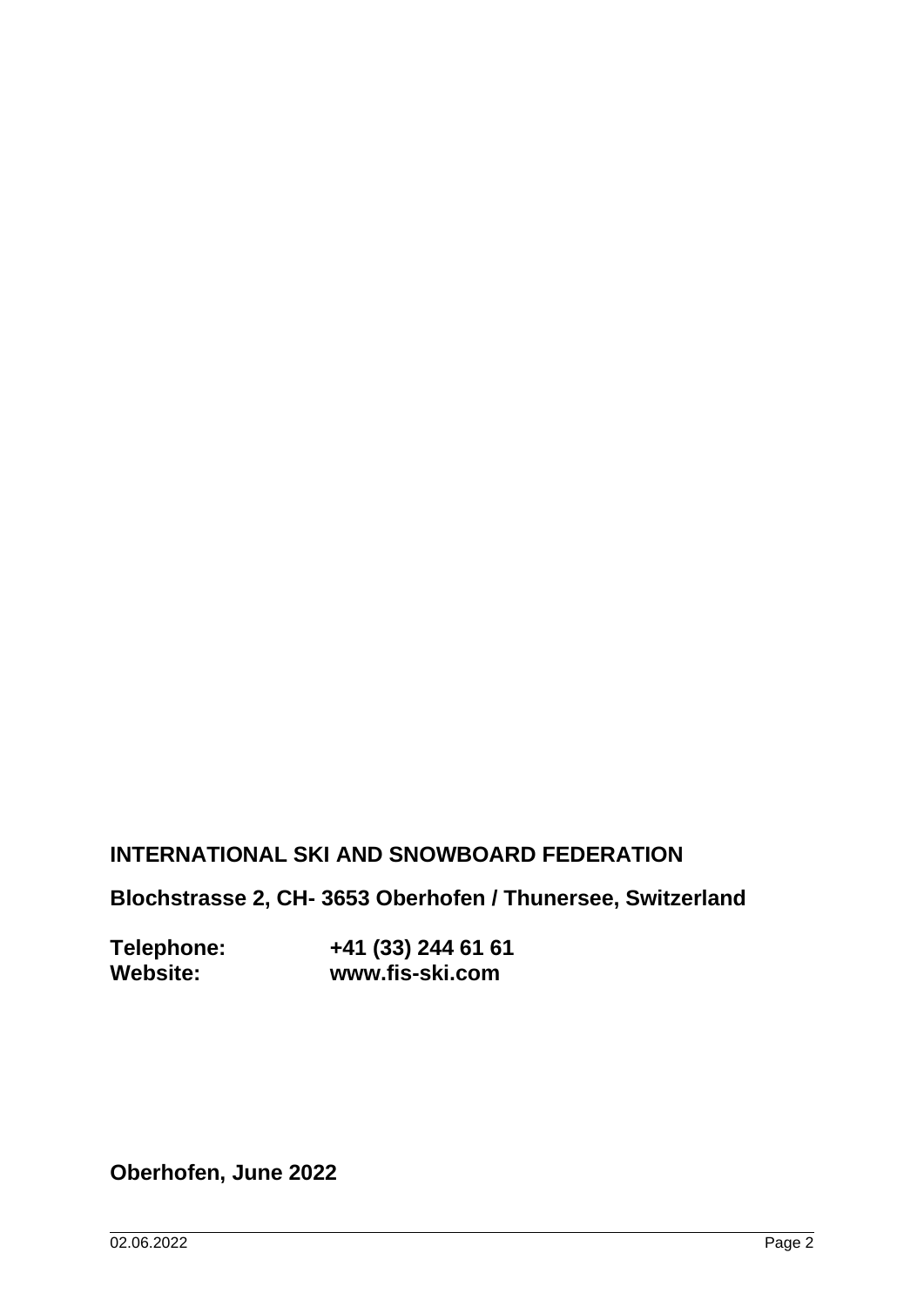# **RULES OF THE SNOWBOARD, FREESTYLE, & FREESKI FIS POINTS**

# **1. The Competition**

## **1.1 Requirements**

Only such competitions will be taken into consideration for FIS points rankings that meet the following requirements:

- Announcement of the competition in the International FIS Calendar.
- Additional competitions which are registered at the FIS Office and the National Federations being informed at least 14 days prior to the first official training or competition day.
- Strict observance of the International Competition Rules (ICR).

## **1.2 Evaluation Period**

Central Europe, North America and Asia.

The general evaluation period for Central Europe, North America and Asia starts 1<sup>st</sup> October and ends 30<sup>th</sup> April. Exception: FIS World Cup and Aerials water ramp competitions.

#### *1.2.1 Southern Hemisphere*

For the Southern Hemisphere, the evaluation period starts  $1<sup>st</sup>$  July and ends  $15<sup>th</sup>$ October.

## **1.3 Schedule Changes, Moving and Cancellation**

Changes in schedule, i.e. moving the competition to another date or site, cancellation of competition, or changes of the category or essential changes in the competition programme must be communicated at once to FIS in writing:

- e-mail: hostettler@fisski.com
- National Associations
- Technical Delegate (TD) assigned to the competition

Notice of any changes must be provided to FIS a minimum of 4 days (14 days for changes of the category) before the first Team Captains' Meeting and a new invitation must be sent to FIS.

# **2. The Athletes**

## **2.1 Registration**

- Each National Ski Association is requested to annually register its athletes.
- Athletes are registered by using the Athlete Registration System on the FIS website via the member Section:<http://www.fis-ski.com/>
- Change the status "active " to "inactive" for all those athletes who should no longer be included on the FIS points list. Athletes with the status "active" will be considered as registered for the coming season. Injured athletes must remain active with FIS to maintain injury protection.
- Only athletes who have signed the Athlete's Declaration as per ICR art. 203.3 may be registered for a FIS Licence.

The National Ski Association is responsible for ensuring that the athlete has appropriate insurance and has signed the FIS Athlete's Declaration.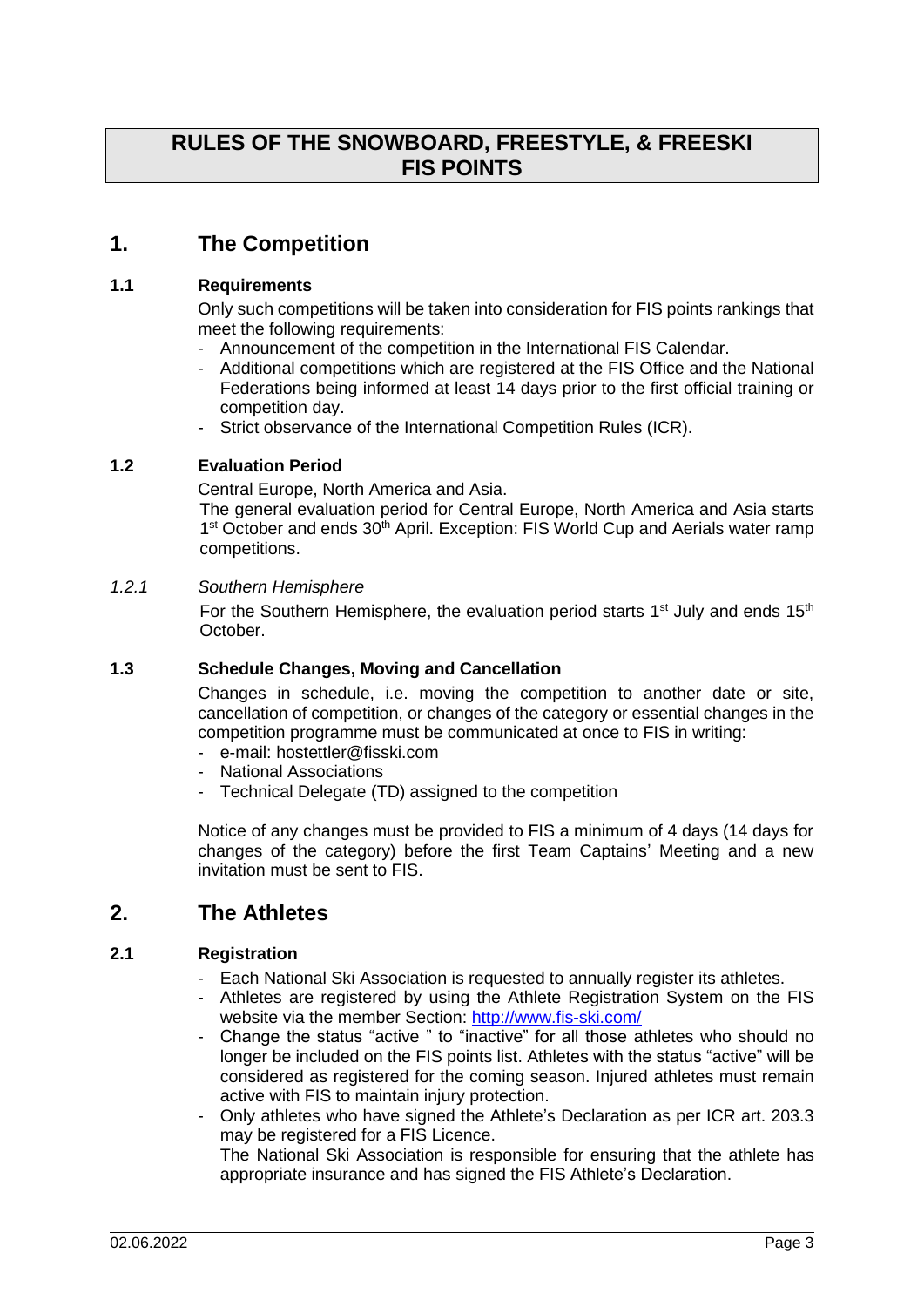- Active (in the FIS points list): the status "active" remains also if athletes do not participate in a FIS competition. Status changes from "active" to "inactive" can only be done between 01.06. and 31.12.
- Only athletes with an active FIS code are allowed to participate in FIS competitions. Entries are checked by the Organiser and the FIS Technical Delegate.

# *2.1.1 First Registration*

At the time of first registration of athletes for the FIS points list, FIS points as well as already notified FIS Code numbers (see Art 2.1) must be carefully checked.

# **3. Validity of the Individual Points Lists and Printing Deadlines**

The validity of the lists is scheduled in coordination with the competition schedule for Olympic Winter Games, World Championships and FIS World Cup competitions.

## **3.1. Printing Deadlines and Validity – Freestyle / Freeski**

The printing deadlines and validity dates are published on the FIS website [here:](https://assets.fis-ski.com/image/upload/fis-prod/assets/document-library/deadlines/2023/Deadlines-FS.pdf)

# **3.2. Printing Deadlines and Validity – Snowboarding**

The printing deadlines and validity dates are published on the FIS website [here:](https://assets.fis-ski.com/image/upload/fis-prod/assets/document-library/deadlines/2023/Deadlines-SB.pdf)

## **3.3. Period of Object ion**

National Associations may contest the accuracy of one FIS points list until the printing deadline of the following list by addressing their objection to the FIS Office. Protests received after the date indicated cannot be considered nor may any claims be made during seeding and drawing.

# **4. FIS Cross, Snowboard Alpine & Freestyle Points**

## **4.1 Competition Points Calculation Process**

## *4.1.1 Freestyle & Ski Cross Points*

For every international competition registered in the FIS calendar, FIS Freestyle / Freeski Points are awarded.

# *4.1.2 Snowboard Cross & Snowboard Alpine Points*

For every international competition registered in the FIS calendar, FIS Snowboard points are awarded from 1st place down to 90% of the ranked competitors or 100th place, whichever is the lower number.

The calculated 90% will be always rounded up (e.g. 41.1% becomes 42)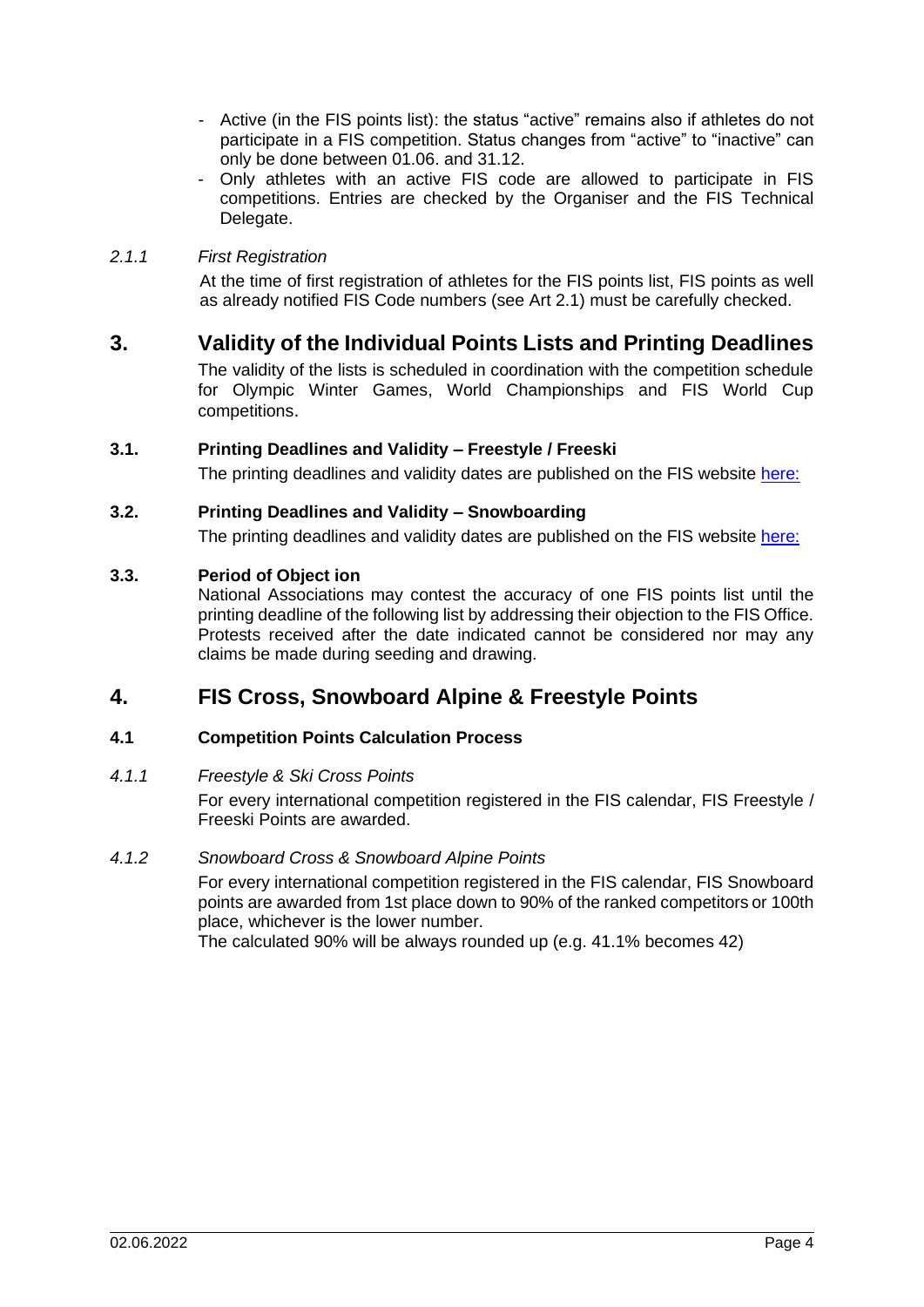# **4.2 Point-Scales**

Points will be awarded according to the following scales:

|                |      | Entry<br>Points |          | 626     | 476     | 426     | 381     | 341     | 306     | 276     | 251     | 231     | 211     |
|----------------|------|-----------------|----------|---------|---------|---------|---------|---------|---------|---------|---------|---------|---------|
| Pos            | %    |                 | 1000.    | 650     | 500     | 450     | 400     | 360     | 320     | 290     | 260     | 240     | 220     |
| 1              | 100  | Skala           | 1000.000 | 650.000 | 500.000 | 450.000 | 400.000 | 360.000 | 320.000 | 290.000 | 260.000 | 240.000 | 220.000 |
| $\overline{2}$ | 80   |                 | 800.000  | 520.000 | 400.000 | 360.000 | 320.000 | 288.000 | 256.000 | 232.000 | 208.000 | 192.000 | 176.000 |
| 3              | 60   |                 | 600.000  | 390.000 | 300.000 | 270.000 | 240.000 | 216.000 | 192.000 | 174.000 | 156.000 | 144.000 | 132.000 |
| 4              | 50   |                 | 500.000  | 325.000 | 250.000 | 225.000 | 200.000 | 180.000 | 160.000 | 145.000 | 130.000 | 120.000 | 110.000 |
| 5              | 45   |                 | 450.000  | 292.500 | 225.000 | 202.500 | 180.000 | 162.000 | 144.000 | 130.500 | 117.000 | 108.000 | 99.000  |
| 6              | 40   |                 | 400.000  | 260.000 | 200.000 | 180.000 | 160.000 | 144.000 | 128.000 | 116.000 | 104.000 | 96.000  | 88.000  |
| $\overline{7}$ | 36   |                 | 360.000  | 234.000 | 180.000 | 162.000 | 144.000 | 129.600 | 115.200 | 104.400 | 93.600  | 86.400  | 79.200  |
| 8              | 32   |                 | 320.000  | 208.000 | 160.000 | 144.000 | 128.000 | 115.200 | 102.400 | 92.800  | 83.200  | 76.800  | 70.400  |
| 9              | 29   |                 | 290.000  | 188.500 | 145.000 | 130.500 | 116.000 | 104.400 | 92.800  | 84.100  | 75.400  | 69.600  | 63.800  |
| 10             | 26   |                 | 260.000  | 169.000 | 130.000 | 117.000 | 104.000 | 93.600  | 83.200  | 75.400  | 67.600  | 62.400  | 57.200  |
| 11             | 24   |                 | 240.000  | 156.000 | 120.000 | 108.000 | 96.000  | 86.400  | 76.800  | 69.600  | 62.400  | 57.600  | 52.800  |
| 12             | 22   |                 | 220.000  | 143.000 | 110.000 | 99.000  | 88.000  | 79.200  | 70.400  | 63.800  | 57.200  | 52.800  | 48.400  |
| 13             | 20   |                 | 200.000  | 130.000 | 100.000 | 90.000  | 80.000  | 72.000  | 64.000  | 58.000  | 52.000  | 48.000  | 44.000  |
| 14             | 18   |                 | 180.000  | 117.000 | 90.000  | 81.000  | 72.000  | 64.800  | 57.600  | 52.200  | 46.800  | 43.200  | 39.600  |
| 15             | 16   |                 | 160.000  | 104.000 | 80.000  | 72.000  | 64.000  | 57.600  | 51.200  | 46.400  | 41.600  | 38.400  | 35.200  |
| 16             | 15   |                 | 150.000  | 97.500  | 75.000  | 67.500  | 60.000  | 54.000  | 48.000  | 43.500  | 39.000  | 36.000  | 33.000  |
| 17             | 14   |                 | 140.000  | 91.000  | 70.000  | 63.000  | 56.000  | 50.400  | 44.800  | 40.600  | 36.400  | 33.600  | 30.800  |
| 18             | 13   |                 | 130.000  | 84.500  | 65.000  | 58.500  | 52.000  | 46.800  | 41.600  | 37.700  | 33.800  | 31.200  | 28.600  |
| 19             | 12   |                 | 120.000  | 78.000  | 60.000  | 54.000  | 48.000  | 43.200  | 38.400  | 34.800  | 31.200  | 28.800  | 26.400  |
| 20             | 11   |                 | 110.000  | 71.500  | 55.000  | 49.500  | 44.000  | 39.600  | 35.200  | 31.900  | 28.600  | 26.400  | 24.200  |
| 21             | 10   |                 | 100.000  | 65.000  | 50.000  | 45.000  | 40.000  | 36.000  | 32.000  | 29.000  | 26.000  | 24.000  | 22.000  |
| 22             | 9    |                 | 90.000   | 58.500  | 45.000  | 40.500  | 36.000  | 32.400  | 28.800  | 26.100  | 23.400  | 21.600  | 19.800  |
| 23             | 8    |                 | 80.000   | 52.000  | 40.000  | 36.000  | 32.000  | 28.800  | 25.600  | 23.200  | 20.800  | 19.200  | 17.600  |
| 24             | 7    |                 | 70.000   | 45.500  | 35.000  | 31.500  | 28.000  | 25.200  | 22.400  | 20.300  | 18.200  | 16.800  | 15.400  |
| 25             | 6    |                 | 60.000   | 39.000  | 30.000  | 27.000  | 24.000  | 21.600  | 19.200  | 17.400  | 15.600  | 14.400  | 13.200  |
| 26             | 5    |                 | 50.000   | 32.500  | 25.000  | 22.500  | 20.000  | 18.000  | 16.000  | 14.500  | 13.000  | 12.000  | 11.000  |
| 27             | 4.5  |                 | 45.000   | 29.250  | 22.500  | 20.250  | 18.000  | 16.200  | 14.400  | 13.050  | 11.700  | 10.800  | 9.900   |
| 28             | 4    |                 | 40.000   | 26.000  | 20.000  | 18.000  | 16.000  | 14.400  | 12.800  | 11.600  | 10.400  | 9.600   | 8.800   |
| 29             | 3.6  |                 | 36.000   | 23.400  | 18.000  | 16.200  | 14.400  | 12.960  | 11.520  | 10.440  | 9.360   | 8.640   | 7.920   |
| 30             | 3.2  |                 | 32.000   | 20.800  | 16.000  | 14.400  | 12.800  | 11.520  | 10.240  | 9.280   | 8.320   | 7.680   | 7.040   |
| 31             | 2.8  |                 | 28.000   | 18.200  | 14.000  | 12.600  | 11.200  | 10.080  | 8.960   | 8.120   | 7.280   | 6.720   | 6.160   |
| 32             | 2.6  |                 | 26.000   | 16.900  | 13.000  | 11.700  | 10.400  | 9.360   | 8.320   | 7.540   | 6.760   | 6.240   | 5.720   |
| 33             | 2.4  |                 | 24.000   | 15.600  | 12.000  | 10.800  | 9.600   | 8.640   | 7.680   | 6.960   | 6.240   | 5.760   | 5.280   |
| 34             | 2.2  |                 | 22.000   | 14.300  | 11.000  | 9.900   | 8.800   | 7.920   | 7.040   | 6.380   | 5.720   | 5.280   | 4.840   |
| 35             | 2    |                 | 20.000   | 13.000  | 10.000  | 9.000   | 8.000   | 7.200   | 6.400   | 5.800   | 5.200   | 4.800   | 4.400   |
| 36             | 1.97 |                 | 19.700   | 12.805  | 9.850   | 8.865   | 7.880   | 7.092   | 6.304   | 5.713   | 5.122   | 4.728   | 4.334   |
| 37             | 1.94 |                 | 19.400   | 12.610  | 9.700   | 8.730   | 7.760   | 6.984   | 6.208   | 5.626   | 5.044   | 4.656   | 4.268   |
| 38             | 1.91 |                 | 19.100   | 12.415  | 9.550   | 8.595   | 7.640   | 6.876   | 6.112   | 5.539   | 4.966   | 4.584   | 4.202   |
| 39             | 1.88 |                 | 18.800   | 12.220  | 9.400   | 8.460   | 7.520   | 6.768   | 6.016   | 5.452   | 4.888   | 4.512   | 4.136   |
| 40             | 1.85 |                 | 18.500   | 12.025  | 9.250   | 8.325   | 7.400   | 6.660   | 5.920   | 5.365   | 4.810   | 4.440   | 4.070   |
| 41             | 1.82 |                 | 18.200   | 11.830  | 9.100   | 8.190   | 7.280   | 6.552   | 5.824   | 5.278   | 4.732   | 4.368   | 4.004   |
| 42             | 1.79 |                 | 17.900   | 11.635  | 8.950   | 8.055   | 7.160   | 6.444   | 5.728   | 5.191   | 4.654   | 4.296   | 3.938   |
| 43             | 1.76 |                 | 17.600   | 11.440  | 8.800   | 7.920   | 7.040   | 6.336   | 5.632   | 5.104   | 4.576   | 4.224   | 3.872   |
| 44             | 1.73 |                 | 17.300   | 11.245  | 8.650   | 7.785   | 6.920   | 6.228   | 5.536   | 5.017   | 4.498   | 4.152   | 3.806   |
| 45             | 1.7  |                 | 17.000   | 11.050  | 8.500   | 7.650   | 6.800   | 6.120   | 5.440   | 4.930   | 4.420   | 4.080   | 3.740   |
| 46             | 1.67 |                 | 16.700   | 10.855  | 8.350   | 7.515   | 6.680   | 6.012   | 5.344   | 4.843   | 4.342   | 4.008   | 3.674   |
| 47             | 1.64 |                 | 16.400   | 10.660  | 8.200   | 7.380   | 6.560   | 5.904   | 5.248   | 4.756   | 4.264   | 3.936   | 3.608   |
| 48             | 1.61 |                 | 16.100   | 10.465  | 8.050   | 7.245   | 6.440   | 5.796   | 5.152   | 4.669   | 4.186   | 3.864   | 3.542   |
| 49             | 1.58 |                 | 15.800   | 10.270  | 7.900   | 7.110   | 6.320   | 5.688   | 5.056   | 4.582   | 4.108   | 3.792   | 3.476   |
| 50             | 1.55 |                 | 15.500   | 10.075  | 7.750   | 6.975   | 6.200   | 5.580   | 4.960   | 4.495   | 4.030   | 3.720   | 3.410   |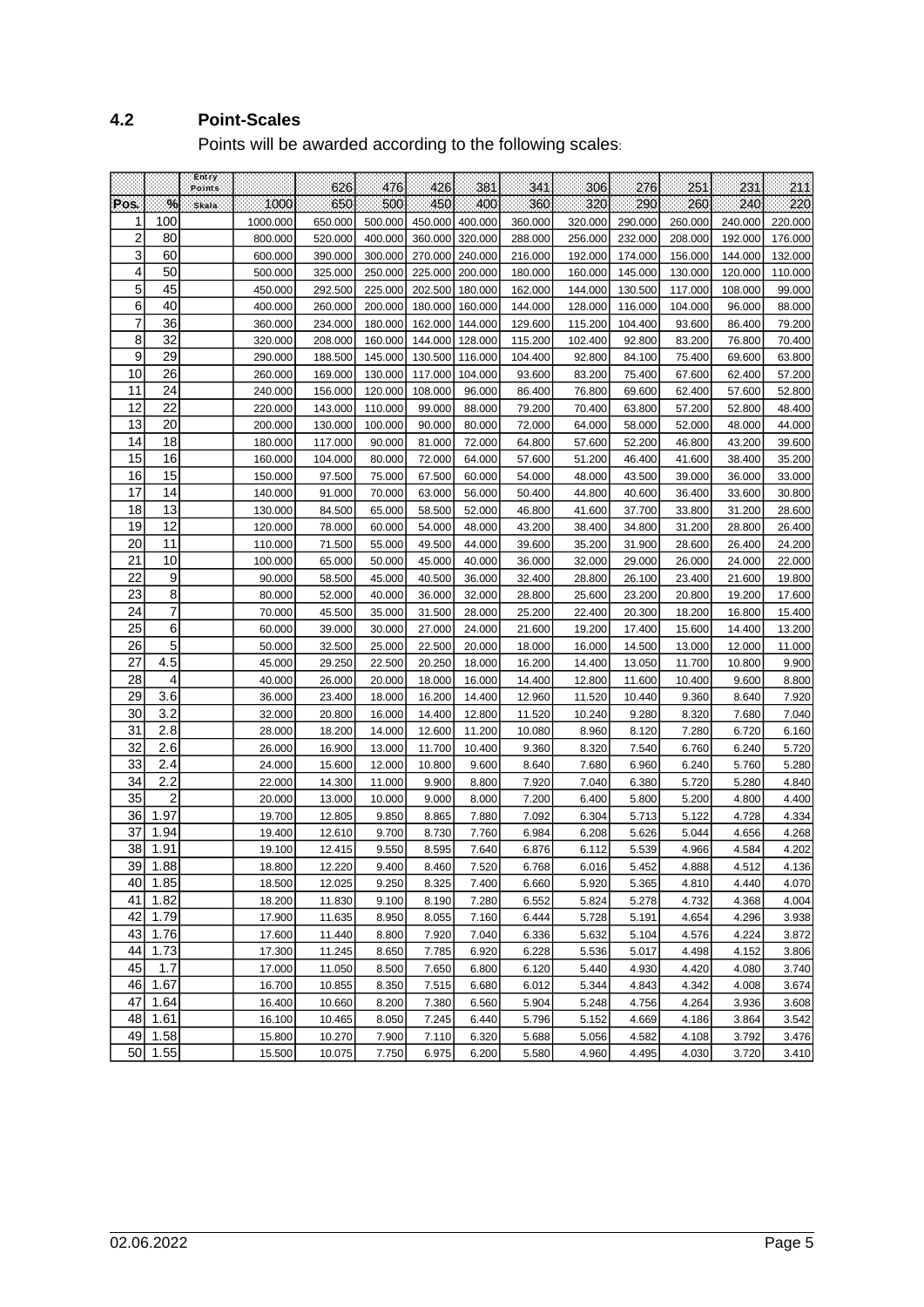|     |         | Entry.<br>Points |        | 626   | 476   | 426   | 381   | 341   | 306   | 276   | 251   | 231   | 211   |
|-----|---------|------------------|--------|-------|-------|-------|-------|-------|-------|-------|-------|-------|-------|
| Pos | $\%$    | Skala:           | 1000   | 650   | 500   | 450   | 400   | 360   | 320   | 290   | 260   | 240   | 220   |
| 51  | 1.52    |                  | 15.200 | 9.880 | 7.600 | 6.840 | 6.080 | 5.472 | 4.864 | 4.408 | 3.952 | 3.648 | 3.344 |
| 52  | 1.49    |                  | 14.900 | 9.685 | 7.450 | 6.705 | 5.960 | 5.364 | 4.768 | 4.321 | 3.874 | 3.576 | 3.278 |
| 53  | 1.46    |                  | 14.600 | 9.490 | 7.300 | 6.570 | 5.840 | 5.256 | 4.672 | 4.234 | 3.796 | 3.504 | 3.212 |
| 54  | 1.43    |                  | 14.300 | 9.295 | 7.150 | 6.435 | 5.720 | 5.148 | 4.576 | 4.147 | 3.718 | 3.432 | 3.146 |
| 55  | 1.4     |                  | 14.000 | 9.100 | 7.000 | 6.300 | 5.600 | 5.040 | 4.480 | 4.060 | 3.640 | 3.360 | 3.080 |
| 56  | 1.37    |                  | 13.700 | 8.905 | 6.850 | 6.165 | 5.480 | 4.932 | 4.384 | 3.973 | 3.562 | 3.288 | 3.014 |
| 57  | 1.34    |                  | 13.400 | 8.710 | 6.700 | 6.030 | 5.360 | 4.824 | 4.288 | 3.886 | 3.484 | 3.216 | 2.948 |
| 58  | 1.31    |                  | 13.100 | 8.515 | 6.550 | 5.895 | 5.240 | 4.716 | 4.192 | 3.799 | 3.406 | 3.144 | 2.882 |
| 59  | 1.28    |                  | 12.800 | 8.320 | 6.400 | 5.760 | 5.120 | 4.608 | 4.096 | 3.712 | 3.328 | 3.072 | 2.816 |
| 60  | 1.25    |                  | 12.500 | 8.125 | 6.250 | 5.625 | 5.000 | 4.500 | 4.000 | 3.625 | 3.250 | 3.000 | 2.750 |
| 61  | 1.22    |                  | 12.200 | 7.930 | 6.100 | 5.490 | 4.880 | 4.392 | 3.904 | 3.538 | 3.172 | 2.928 | 2.684 |
| 62  | 1.19    |                  | 11.900 | 7.735 | 5.950 | 5.355 | 4.760 | 4.284 | 3.808 | 3.451 | 3.094 | 2.856 | 2.618 |
| 63  | 1.16    |                  | 11.600 | 7.540 | 5.800 | 5.220 | 4.640 | 4.176 | 3.712 | 3.364 | 3.016 | 2.784 | 2.552 |
| 64  | 1.13    |                  | 11.300 | 7.345 | 5.650 | 5.085 | 4.520 | 4.068 | 3.616 | 3.277 | 2.938 | 2.712 | 2.486 |
| 65  | 1.1     |                  | 11.000 | 7.150 | 5.500 | 4.950 | 4.400 | 3.960 | 3.520 | 3.190 | 2.860 | 2.640 | 2.420 |
| 66  | 1.07    |                  | 10.700 | 6.955 | 5.350 | 4.815 | 4.280 | 3.852 | 3.424 | 3.103 | 2.782 | 2.568 | 2.354 |
| 67  | 1.04    |                  | 10.400 | 6.760 | 5.200 | 4.680 | 4.160 | 3.744 | 3.328 | 3.016 | 2.704 | 2.496 | 2.288 |
| 68  | 1.01    |                  | 10.100 | 6.565 | 5.050 | 4.545 | 4.040 | 3.636 | 3.232 | 2.929 | 2.626 | 2.424 | 2.222 |
| 69  | 0.98    |                  | 9.800  | 6.370 | 4.900 | 4.410 | 3.920 | 3.528 | 3.136 | 2.842 | 2.548 | 2.352 | 2.156 |
| 70  | 0.95    |                  | 9.500  | 6.175 | 4.750 | 4.275 | 3.800 | 3.420 | 3.040 | 2.755 | 2.470 | 2.280 | 2.090 |
| 71  | 0.92    |                  | 9.200  | 5.980 | 4.600 | 4.140 | 3.680 | 3.312 | 2.944 | 2.668 | 2.392 | 2.208 | 2.024 |
| 72  | 0.89    |                  | 8.900  | 5.785 | 4.450 | 4.005 | 3.560 | 3.204 | 2.848 | 2.581 | 2.314 | 2.136 | 1.958 |
| 73  | 0.86    |                  | 8.600  | 5.590 | 4.300 | 3.870 | 3.440 | 3.096 | 2.752 | 2.494 | 2.236 | 2.064 | 1.892 |
| 74  | 0.83    |                  | 8.300  | 5.395 | 4.150 | 3.735 | 3.320 | 2.988 | 2.656 | 2.407 | 2.158 | 1.992 | 1.826 |
| 75  | 0.8     |                  | 8.000  | 5.200 | 4.000 | 3.600 | 3.200 | 2.880 | 2.560 | 2.320 | 2.080 | 1.920 | 1.760 |
| 76  | 0.77    |                  | 7.700  | 5.005 | 3.850 | 3.465 | 3.080 | 2.772 | 2.464 | 2.233 | 2.002 | 1.848 | 1.694 |
| 77  | 0.74    |                  | 7.400  | 4.810 | 3.700 | 3.330 | 2.960 | 2.664 | 2.368 | 2.146 | 1.924 | 1.776 | 1.628 |
| 78  | 0.71    |                  | 7.100  | 4.615 | 3.550 | 3.195 | 2.840 | 2.556 | 2.272 | 2.059 | 1.846 | 1.704 | 1.562 |
| 79  | 0.68    |                  | 6.800  | 4.420 | 3.400 | 3.060 | 2.720 | 2.448 | 2.176 | 1.972 | 1.768 | 1.632 | 1.496 |
| 80  | 0.65    |                  | 6.500  | 4.225 | 3.250 | 2.925 | 2.600 | 2.340 | 2.080 | 1.885 | 1.690 | 1.560 | 1.430 |
| 81  | 0.62    |                  | 6.200  | 4.030 | 3.100 | 2.790 | 2.480 | 2.232 | 1.984 | 1.798 | 1.612 | 1.488 | 1.364 |
| 82  | 0.59    |                  | 5.900  | 3.835 | 2.950 | 2.655 | 2.360 | 2.124 | 1.888 | 1.711 | 1.534 | 1.416 | 1.298 |
| 83  | 0.56    |                  | 5.600  | 3.640 | 2.800 | 2.520 | 2.240 | 2.016 | 1.792 | 1.624 | 1.456 | 1.344 | 1.232 |
| 84  | 0.53    |                  | 5.300  | 3.445 | 2.650 | 2.385 | 2.120 | 1.908 | 1.696 | 1.537 | 1.378 | 1.272 | 1.166 |
| 85  | 0.5     |                  | 5.000  | 3.250 | 2.500 | 2.250 | 2.000 | 1.800 | 1.600 | 1.450 | 1.300 | 1.200 | 1.100 |
| 86  | 0.47    |                  | 4.700  | 3.055 | 2.350 | 2.115 | 1.880 | 1.692 | 1.504 | 1.363 | 1.222 | 1.128 | 1.034 |
| 87  | 0.44    |                  | 4.400  | 2.860 | 2.200 | 1.980 | 1.760 | 1.584 | 1.408 | 1.276 | 1.144 | 1.056 | 0.968 |
| 88  | 0.41    |                  | 4.100  | 2.665 | 2.050 | 1.845 | 1.640 | 1.476 | 1.312 | 1.189 | 1.066 | 0.984 | 0.902 |
|     | 89 0.38 |                  | 3.800  | 2.470 | 1.900 | 1.710 | 1.520 | 1.368 | 1.216 | 1.102 | 0.988 | 0.912 | 0.836 |
| 90  | 0.35    |                  | 3.500  | 2.275 | 1.750 | 1.575 | 1.400 | 1.260 | 1.120 | 1.015 | 0.910 | 0.840 | 0.770 |
| 91  | 0.32    |                  | 3.200  | 2.080 | 1.600 | 1.440 | 1.280 | 1.152 | 1.024 | 0.928 | 0.832 | 0.768 | 0.704 |
| 92  | 0.29    |                  | 2.900  | 1.885 | 1.450 | 1.305 | 1.160 | 1.044 | 0.928 | 0.841 | 0.754 | 0.696 | 0.638 |
| 93  | 0.26    |                  | 2.600  | 1.690 | 1.300 | 1.170 | 1.040 | 0.936 | 0.832 | 0.754 | 0.676 | 0.624 | 0.572 |
| 94  | 0.23    |                  | 2.300  | 1.495 | 1.150 | 1.035 | 0.920 | 0.828 | 0.736 | 0.667 | 0.598 | 0.552 | 0.506 |
| 95  | 0.2     |                  | 2.000  | 1.300 | 1.000 | 0.900 | 0.800 | 0.720 | 0.640 | 0.580 | 0.520 | 0.480 | 0.440 |
| 96  | 0.17    |                  | 1.700  | 1.105 | 0.850 | 0.765 | 0.680 | 0.612 | 0.544 | 0.493 | 0.442 | 0.408 | 0.374 |
| 97  | 0.14    |                  | 1.400  | 0.910 | 0.700 | 0.630 | 0.560 | 0.504 | 0.448 | 0.406 | 0.364 | 0.336 | 0.308 |
| 98  | 0.11    |                  | 1.100  | 0.715 | 0.550 | 0.495 | 0.440 | 0.396 | 0.352 | 0.319 | 0.286 | 0.264 | 0.242 |
| 99  | 0.08    |                  | 0.800  | 0.520 | 0.400 | 0.360 | 0.320 | 0.288 | 0.256 | 0.232 | 0.208 | 0.192 | 0.176 |
| 100 | 0.05    |                  | 0.500  | 0.325 | 0.250 | 0.225 | 0.200 | 0.180 | 0.160 | 0.145 | 0.130 | 0.120 | 0.110 |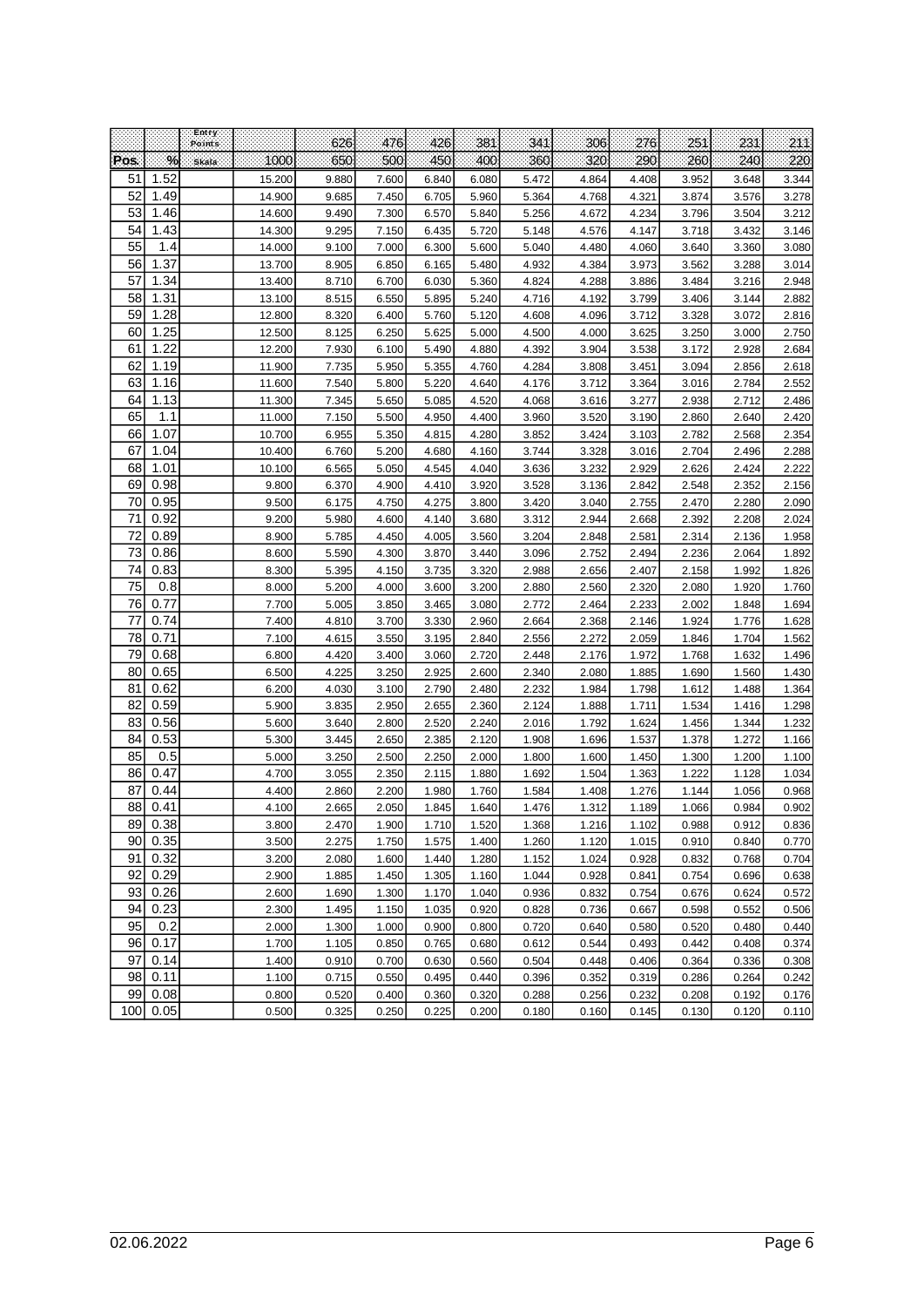|                |                | Entry<br>Points | 191     | 171     | 156     | 146     | 136     | 126     | 116     | 106     | 96      | 86     | 66     | 0      |
|----------------|----------------|-----------------|---------|---------|---------|---------|---------|---------|---------|---------|---------|--------|--------|--------|
| Pos            | %              | Skata           | 200     | 180     | 160     | 150     | 140     | 130     | 120     | 110     | 100     | 90     | 70     | 50     |
|                | 100            |                 | 200.000 | 180.000 | 160.000 | 150.000 | 140.000 | 130.000 | 120.000 | 110.000 | 100.000 | 90.000 | 70.000 | 50.000 |
| $\overline{c}$ | 80             |                 | 160.000 | 144.000 | 128.000 | 120.000 | 112.000 | 104.000 | 96.000  | 88.000  | 80.000  | 72.000 | 56.000 | 40.000 |
| 3              | 60             |                 | 120.000 | 108.000 | 96.000  | 90.000  | 84.000  | 78.000  | 72.000  | 66.000  | 60.000  | 54.000 | 42.000 | 30.000 |
| 4              | 50             |                 | 100.000 | 90.000  | 80.000  | 75.000  | 70.000  | 65.000  | 60.000  | 55.000  | 50.000  | 45.000 | 35.000 | 25.000 |
| 5              | 45             |                 | 90.000  | 81.000  | 72.000  | 67.500  | 63.000  | 58.500  | 54.000  | 49.500  | 45.000  | 40.500 | 31.500 | 22.500 |
| 6              | 40             |                 | 80.000  | 72.000  | 64.000  | 60.000  | 56.000  | 52.000  | 48.000  | 44.000  | 40.000  | 36.000 | 28.000 | 20.000 |
| $\overline{7}$ | 36             |                 | 72.000  | 64.800  | 57.600  | 54.000  | 50.400  | 46.800  | 43.200  | 39.600  | 36.000  | 32.400 | 25.200 | 18.000 |
| 8              | 32             |                 | 64.000  | 57.600  | 51.200  | 48.000  | 44.800  | 41.600  | 38.400  | 35.200  | 32.000  | 28.800 | 22.400 | 16.000 |
| 9              | 29             |                 | 58.000  | 52.200  | 46.400  | 43.500  | 40.600  | 37.700  | 34.800  | 31.900  | 29.000  | 26.100 | 20.300 | 14.500 |
| 10             | 26             |                 | 52.000  | 46.800  | 41.600  | 39.000  | 36.400  | 33.800  | 31.200  | 28.600  | 26.000  | 23.400 | 18.200 | 13.000 |
| 11             | 24             |                 | 48.000  | 43.200  | 38.400  | 36.000  | 33.600  | 31.200  | 28.800  | 26.400  | 24.000  | 21.600 | 16.800 | 12.000 |
| 12             | 22             |                 | 44.000  | 39.600  | 35.200  | 33.000  | 30.800  | 28.600  | 26.400  | 24.200  | 22.000  | 19.800 | 15.400 | 11.000 |
| 13             | 20             |                 | 40.000  | 36.000  | 32.000  | 30.000  | 28.000  | 26.000  | 24.000  | 22.000  | 20.000  | 18.000 | 14.000 | 10.000 |
| 14             | 18             |                 | 36.000  | 32.400  | 28.800  | 27.000  | 25.200  | 23.400  | 21.600  | 19.800  | 18.000  | 16.200 | 12.600 | 9.000  |
| 15             | 16             |                 | 32.000  | 28.800  | 25.600  | 24.000  | 22.400  | 20.800  | 19.200  | 17.600  | 16.000  | 14.400 | 11.200 | 8.000  |
| 16             | 15             |                 | 30.000  | 27.000  | 24.000  | 22.500  | 21.000  | 19.500  | 18.000  | 16.500  | 15.000  | 13.500 | 10.500 | 7.500  |
| 17             | 14             |                 | 28.000  | 25.200  | 22.400  | 21.000  | 19.600  | 18.200  | 16.800  | 15.400  | 14.000  | 12.600 | 9.800  | 7.000  |
| 18             | 13             |                 | 26.000  | 23.400  | 20.800  | 19.500  | 18.200  | 16.900  | 15.600  | 14.300  | 13.000  | 11.700 | 9.100  | 6.500  |
| 19             | 12             |                 | 24.000  | 21.600  | 19.200  | 18.000  | 16.800  | 15.600  | 14.400  | 13.200  | 12.000  | 10.800 | 8.400  | 6.000  |
| 20             | 11             |                 | 22.000  | 19.800  | 17.600  | 16.500  | 15.400  | 14.300  | 13.200  | 12.100  | 11.000  | 9.900  | 7.700  | 5.500  |
| 21             | 10             |                 | 20.000  | 18.000  | 16.000  | 15.000  | 14.000  | 13.000  | 12.000  | 11.000  | 10.000  | 9.000  | 7.000  | 5.000  |
| 22             | 9              |                 | 18.000  | 16.200  | 14.400  | 13.500  | 12.600  | 11.700  | 10.800  | 9.900   | 9.000   | 8.100  | 6.300  | 4.500  |
| 23             | 8              |                 | 16.000  | 14.400  | 12.800  | 12.000  | 11.200  | 10.400  | 9.600   | 8.800   | 8.000   | 7.200  | 5.600  | 4.000  |
| 24             | 7              |                 | 14.000  | 12.600  | 11.200  | 10.500  | 9.800   | 9.100   | 8.400   | 7.700   | 7.000   | 6.300  | 4.900  | 3.500  |
| 25             | 6              |                 | 12.000  | 10.800  | 9.600   | 9.000   | 8.400   | 7.800   | 7.200   | 6.600   | 6.000   | 5.400  | 4.200  | 3.000  |
| 26             | 5              |                 | 10.000  | 9.000   | 8.000   | 7.500   | 7.000   | 6.500   | 6.000   | 5.500   | 5.000   | 4.500  | 3.500  | 2.500  |
| 27             | 4.5            |                 | 9.000   | 8.100   | 7.200   | 6.750   | 6.300   | 5.850   | 5.400   | 4.950   | 4.500   | 4.050  | 3.150  | 2.250  |
| 28             | 4              |                 | 8.000   | 7.200   | 6.400   | 6.000   | 5.600   | 5.200   | 4.800   | 4.400   | 4.000   | 3.600  | 2.800  | 2.000  |
| 29             | 3.6            |                 | 7.200   | 6.480   | 5.760   | 5.400   | 5.040   | 4.680   | 4.320   | 3.960   | 3.600   | 3.240  | 2.520  | 1.800  |
| 30             | 3.2            |                 | 6.400   | 5.760   | 5.120   | 4.800   | 4.480   | 4.160   | 3.840   | 3.520   | 3.200   | 2.880  | 2.240  | 1.600  |
| 31             | 2.8            |                 | 5.600   | 5.040   | 4.480   | 4.200   | 3.920   | 3.640   | 3.360   | 3.080   | 2.800   | 2.520  | 1.960  | 1.400  |
| 32             | 2.6            |                 | 5.200   | 4.680   | 4.160   | 3.900   | 3.640   | 3.380   | 3.120   | 2.860   | 2.600   | 2.340  | 1.820  | 1.300  |
| 33             | 2.4            |                 | 4.800   | 4.320   | 3.840   | 3.600   | 3.360   | 3.120   | 2.880   | 2.640   | 2.400   | 2.160  | 1.680  | 1.200  |
| 34             | 2.2            |                 | 4.400   | 3.960   | 3.520   | 3.300   | 3.080   | 2.860   | 2.640   | 2.420   | 2.200   | 1.980  | 1.540  | 1.100  |
| 35             | $\overline{2}$ |                 | 4.000   | 3.600   | 3.200   | 3.000   | 2.800   | 2.600   | 2.400   | 2.200   | 2.000   | 1.800  | 1.400  | 1.000  |
| 36             | 1.97           |                 | 3.940   | 3.546   | 3.152   | 2.955   | 2.758   | 2.561   | 2.364   | 2.167   | 1.970   | 1.773  | 1.379  | 0.985  |
| 37             | 1.94           |                 | 3.880   | 3.492   | 3.104   | 2.910   | 2.716   | 2.522   | 2.328   | 2.134   | 1.940   | 1.746  | 1.358  | 0.970  |
| 38             | 1.91           |                 | 3.820   | 3.438   | 3.056   | 2.865   | 2.674   | 2.483   | 2.292   | 2.101   | 1.910   | 1.719  | 1.337  | 0.955  |
|                | $39$ $1.88$    |                 | 3.760   | 3.384   | 3.008   | 2.820   | 2.632   | 2.444   | 2.256   | 2.068   | 1.880   | 1.692  | 1.316  | 0.940  |
| 40             | 1.85           |                 | 3.700   | 3.330   | 2.960   | 2.775   | 2.590   | 2.405   | 2.220   | 2.035   | 1.850   | 1.665  | 1.295  | 0.925  |
| 41             | 1.82           |                 | 3.640   | 3.276   | 2.912   | 2.730   | 2.548   | 2.366   | 2.184   | 2.002   | 1.820   | 1.638  | 1.274  | 0.910  |
| 42             | 1.79           |                 | 3.580   | 3.222   | 2.864   | 2.685   | 2.506   | 2.327   | 2.148   | 1.969   | 1.790   | 1.611  | 1.253  | 0.895  |
| 43             | 1.76           |                 | 3.520   | 3.168   | 2.816   | 2.640   | 2.464   | 2.288   | 2.112   | 1.936   | 1.760   | 1.584  | 1.232  | 0.880  |
| 44             | 1.73           |                 | 3.460   | 3.114   | 2.768   | 2.595   | 2.422   | 2.249   | 2.076   | 1.903   | 1.730   | 1.557  | 1.211  | 0.865  |
| 45             | 1.7            |                 | 3.400   | 3.060   | 2.720   | 2.550   | 2.380   | 2.210   | 2.040   | 1.870   | 1.700   | 1.530  | 1.190  | 0.850  |
| 46             | 1.67           |                 | 3.340   | 3.006   | 2.672   | 2.505   | 2.338   | 2.171   | 2.004   | 1.837   | 1.670   | 1.503  | 1.169  | 0.835  |
| 47             | 1.64           |                 | 3.280   | 2.952   | 2.624   | 2.460   | 2.296   | 2.132   | 1.968   | 1.804   | 1.640   | 1.476  | 1.148  | 0.820  |
| 48             | 1.61           |                 | 3.220   | 2.898   | 2.576   | 2.415   | 2.254   | 2.093   | 1.932   | 1.771   | 1.610   | 1.449  | 1.127  | 0.805  |
| 49             | 1.58           |                 | 3.160   | 2.844   | 2.528   | 2.370   | 2.212   | 2.054   | 1.896   | 1.738   | 1.580   | 1.422  | 1.106  | 0.790  |
| 50             | 1.55           |                 | 3.100   | 2.790   | 2.480   | 2.325   | 2.170   | 2.015   | 1.860   | 1.705   | 1.550   | 1.395  | 1.085  | 0.775  |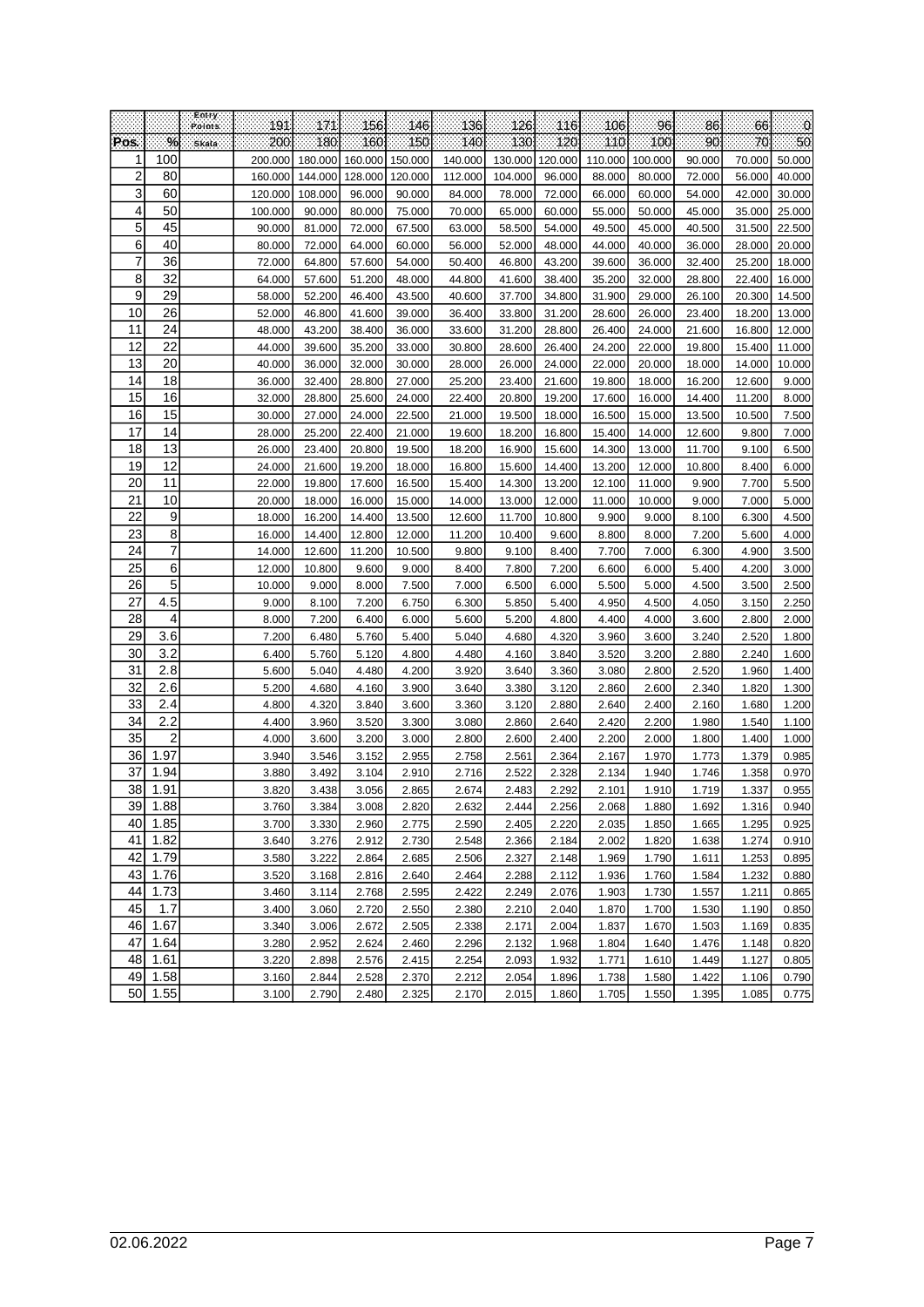|                 |               | Entry:<br>Paints | 191            | 171            | 156            | 146            | 136            | 126            | 116            | 106            | 96             | 86             | 66             | 0              |
|-----------------|---------------|------------------|----------------|----------------|----------------|----------------|----------------|----------------|----------------|----------------|----------------|----------------|----------------|----------------|
| Pos.            | $\frac{1}{2}$ | Skala            | 200            | 180            | 160            | 150            | 140            | 130            | 120            | 110            | 100            | 90             | 70             | 50             |
| 51              | 1.52          |                  | 3.040          | 2.736          | 2.432          | 2.280          | 2.128          | 1.976          | 1.824          | 1.672          | 1.520          | 1.368          | 1.064          | 0.760          |
| 52              | 1.49          |                  | 2.980          | 2.682          | 2.384          | 2.235          | 2.086          | 1.937          | 1.788          | 1.639          | 1.490          | 1.341          | 1.043          | 0.745          |
| 53              | 1.46          |                  | 2.920          | 2.628          | 2.336          | 2.190          | 2.044          | 1.898          | 1.752          | 1.606          | 1.460          | 1.314          | 1.022          | 0.730          |
| 54              | 1.43          |                  | 2.860          | 2.574          | 2.288          | 2.145          | 2.002          | 1.859          | 1.716          | 1.573          | 1.430          | 1.287          | 1.001          | 0.715          |
| 55              | 1.4           |                  | 2.800          | 2.520          | 2.240          | 2.100          | 1.960          | 1.820          | 1.680          | 1.540          | 1.400          | 1.260          | 0.980          | 0.700          |
| 56              | 1.37          |                  | 2.740          | 2.466          | 2.192          | 2.055          | 1.918          | 1.781          | 1.644          | 1.507          | 1.370          | 1.233          | 0.959          | 0.685          |
| 57              | 1.34          |                  | 2.680          | 2.412          | 2.144          | 2.010          | 1.876          | 1.742          | 1.608          | 1.474          | 1.340          | 1.206          | 0.938          | 0.670          |
| 58              | 1.31          |                  | 2.620          | 2.358          | 2.096          | 1.965          | 1.834          | 1.703          | 1.572          | 1.441          | 1.310          | 1.179          | 0.917          | 0.655          |
| 59              | 1.28          |                  | 2.560          | 2.304          | 2.048          | 1.920          | 1.792          | 1.664          | 1.536          | 1.408          | 1.280          | 1.152          | 0.896          | 0.640          |
| 60              | 1.25          |                  | 2.500          | 2.250          | 2.000          | 1.875          | 1.750          | 1.625          | 1.500          | 1.375          | 1.250          | 1.125          | 0.875          | 0.625          |
| 61              | 1.22          |                  | 2.440          | 2.196          | 1.952          | 1.830          | 1.708          | 1.586          | 1.464          | 1.342          | 1.220          | 1.098          | 0.854          | 0.610          |
| 62              | 1.19          |                  | 2.380          | 2.142          | 1.904          | 1.785          | 1.666          | 1.547          | 1.428          | 1.309          | 1.190          | 1.071          | 0.833          | 0.595          |
| 63              | 1.16          |                  | 2.320          | 2.088          | 1.856          | 1.740          | 1.624          | 1.508          | 1.392          | 1.276          | 1.160          | 1.044          | 0.812          | 0.580          |
| 64              | 1.13          |                  | 2.260          | 2.034          | 1.808          | 1.695          | 1.582          | 1.469          | 1.356          | 1.243          | 1.130          | 1.017          | 0.791          | 0.565          |
| 65              | 1.1           |                  | 2.200          | 1.980          | 1.760          | 1.650          | 1.540          | 1.430          | 1.320          | 1.210          | 1.100          | 0.990          | 0.770          | 0.550          |
| 66              | 1.07          |                  | 2.140          | 1.926          | 1.712          | 1.605          | 1.498          | 1.391          | 1.284          | 1.177          | 1.070          | 0.963          | 0.749          | 0.535          |
| 67              | 1.04          |                  | 2.080          | 1.872          | 1.664          | 1.560          | 1.456          | 1.352          | 1.248          | 1.144          | 1.040          | 0.936          | 0.728          | 0.520          |
| 68              | 1.01          |                  | 2.020          | 1.818          | 1.616          | 1.515          | 1.414          | 1.313          | 1.212          | 1.111          | 1.010          | 0.909          | 0.707          | 0.505          |
| 69<br>70        | 0.98<br>0.95  |                  | 1.960<br>1.900 | 1.764<br>1.710 | 1.568<br>1.520 | 1.470<br>1.425 | 1.372<br>1.330 | 1.274<br>1.235 | 1.176<br>1.140 | 1.078<br>1.045 | 0.980          | 0.882<br>0.855 | 0.686<br>0.665 | 0.490<br>0.475 |
| 71              | 0.92          |                  |                |                |                | 1.380          | 1.288          |                |                | 1.012          | 0.950          |                |                |                |
| 72              | 0.89          |                  | 1.840<br>1.780 | 1.656<br>1.602 | 1.472<br>1.424 | 1.335          | 1.246          | 1.196<br>1.157 | 1.104<br>1.068 | 0.979          | 0.920<br>0.890 | 0.828<br>0.801 | 0.644<br>0.623 | 0.460<br>0.445 |
| 73              | 0.86          |                  | 1.720          | 1.548          | 1.376          | 1.290          | 1.204          | 1.118          | 1.032          | 0.946          | 0.860          | 0.774          | 0.602          | 0.430          |
| 74              | 0.83          |                  | 1.660          | 1.494          | 1.328          | 1.245          | 1.162          | 1.079          | 0.996          | 0.913          | 0.830          | 0.747          | 0.581          | 0.415          |
| 75              | 0.8           |                  | 1.600          | 1.440          | 1.280          | 1.200          | 1.120          | 1.040          | 0.960          | 0.880          | 0.800          | 0.720          | 0.560          | 0.400          |
| 76              | 0.77          |                  | 1.540          | 1.386          | 1.232          | 1.155          | 1.078          | 1.001          | 0.924          | 0.847          | 0.770          | 0.693          | 0.539          | 0.385          |
| 77              | 0.74          |                  | 1.480          | 1.332          | 1.184          | 1.110          | 1.036          | 0.962          | 0.888          | 0.814          | 0.740          | 0.666          | 0.518          | 0.370          |
| 78              | 0.71          |                  | 1.420          | 1.278          | 1.136          | 1.065          | 0.994          | 0.923          | 0.852          | 0.781          | 0.710          | 0.639          | 0.497          | 0.355          |
| 79              | 0.68          |                  | 1.360          | 1.224          | 1.088          | 1.020          | 0.952          | 0.884          | 0.816          | 0.748          | 0.680          | 0.612          | 0.476          | 0.340          |
| 80              | 0.65          |                  | 1.300          | 1.170          | 1.040          | 0.975          | 0.910          | 0.845          | 0.780          | 0.715          | 0.650          | 0.585          | 0.455          | 0.325          |
| 81              | 0.62          |                  | 1.240          | 1.116          | 0.992          | 0.930          | 0.868          | 0.806          | 0.744          | 0.682          | 0.620          | 0.558          | 0.434          | 0.310          |
| 82              | 0.59          |                  | 1.180          | 1.062          | 0.944          | 0.885          | 0.826          | 0.767          | 0.708          | 0.649          | 0.590          | 0.531          | 0.413          | 0.295          |
| 83              | 0.56          |                  | 1.120          | 1.008          | 0.896          | 0.840          | 0.784          | 0.728          | 0.672          | 0.616          | 0.560          | 0.504          | 0.392          | 0.280          |
| 84              | 0.53          |                  | 1.060          | 0.954          | 0.848          | 0.795          | 0.742          | 0.689          | 0.636          | 0.583          | 0.530          | 0.477          | 0.371          | 0.265          |
| 85              | 0.5           |                  | 1.000          | 0.900          | 0.800          | 0.750          | 0.700          | 0.650          | 0.600          | 0.550          | 0.500          | 0.450          | 0.350          | 0.250          |
| 86              | 0.47          |                  | 0.940          | 0.846          | 0.752          | 0.705          | 0.658          | 0.611          | 0.564          | 0.517          | 0.470          | 0.423          | 0.329          | 0.235          |
| 87              | 0.44          |                  | 0.880          | 0.792          | 0.704          | 0.660          | 0.616          | 0.572          | 0.528          | 0.484          | 0.440          | 0.396          | 0.308          | 0.220          |
| 88              | 0.41          |                  | 0.820          | 0.738          | 0.656          | 0.615          | 0.574          | 0.533          | 0.492          | 0.451          | 0.410          | 0.369          | 0.287          | 0.205          |
| 89              | 0.38          |                  | 0.760          | 0.684          | 0.608          | 0.570          | 0.532          | 0.494          | 0.456          | 0.418          | 0.380          | 0.342          | 0.266          | 0.190          |
| 90 <sub>l</sub> | 0.35          |                  | 0.700          | 0.630          | 0.560          | 0.525          | 0.490          | 0.455          | 0.420          | 0.385          | 0.350          | 0.315          | 0.245          | 0.175          |
| 91              | 0.32          |                  | 0.640          | 0.576          | 0.512          | 0.480          | 0.448          | 0.416          | 0.384          | 0.352          | 0.320          | 0.288          | 0.224          | 0.160          |
| 92              | 0.29          |                  | 0.580          | 0.522          | 0.464          | 0.435          | 0.406          | 0.377          | 0.348          | 0.319          | 0.290          | 0.261          | 0.203          | 0.145          |
| 93              | 0.26          |                  | 0.520          | 0.468          | 0.416          | 0.390          | 0.364          | 0.338          | 0.312          | 0.286          | 0.260          | 0.234          | 0.182          | 0.130          |
| 94              | 0.23          |                  | 0.460          | 0.414          | 0.368          | 0.345          | 0.322          | 0.299          | 0.276          | 0.253          | 0.230          | 0.207          | 0.161          | 0.115          |
| 95              | 0.2           |                  | 0.400          | 0.360          | 0.320          | 0.300          | 0.280          | 0.260          | 0.240          | 0.220          | 0.200          | 0.180          | 0.140          | 0.100          |
| 96              | 0.17          |                  | 0.340          | 0.306          | 0.272          | 0.255          | 0.238          | 0.221          | 0.204          | 0.187          | 0.170          | 0.153          | 0.119          | 0.085          |
| 97              | 0.14          |                  | 0.280          | 0.252          | 0.224          | 0.210          | 0.196          | 0.182          | 0.168          | 0.154          | 0.140          | 0.126          | 0.098          | 0.070          |
| 98              | 0.11          |                  | 0.220          | 0.198          | 0.176          | 0.165          | 0.154          | 0.143          | 0.132          | 0.121          | 0.110          | 0.099          | 0.077          | 0.055          |
| 99              | 0.08          |                  | 0.160          | 0.144          | 0.128          | 0.120          | 0.112          | 0.104          | 0.096          | 0.088          | 0.080          | 0.072          | 0.056          | 0.040          |
| 100             | 0.05          |                  | 0.100          | 0.090          | 0.080          | 0.075          | 0.070          | 0.065          | 0.060          | 0.055          | 0.050          | 0.045          | 0.035          | 0.025          |

The point values for all scales are based on the same percentage points awarded as in scale 1000 for 1st, 2nd , 3rd , 4th , 5th , ............99th , 100th place in relation to the first place.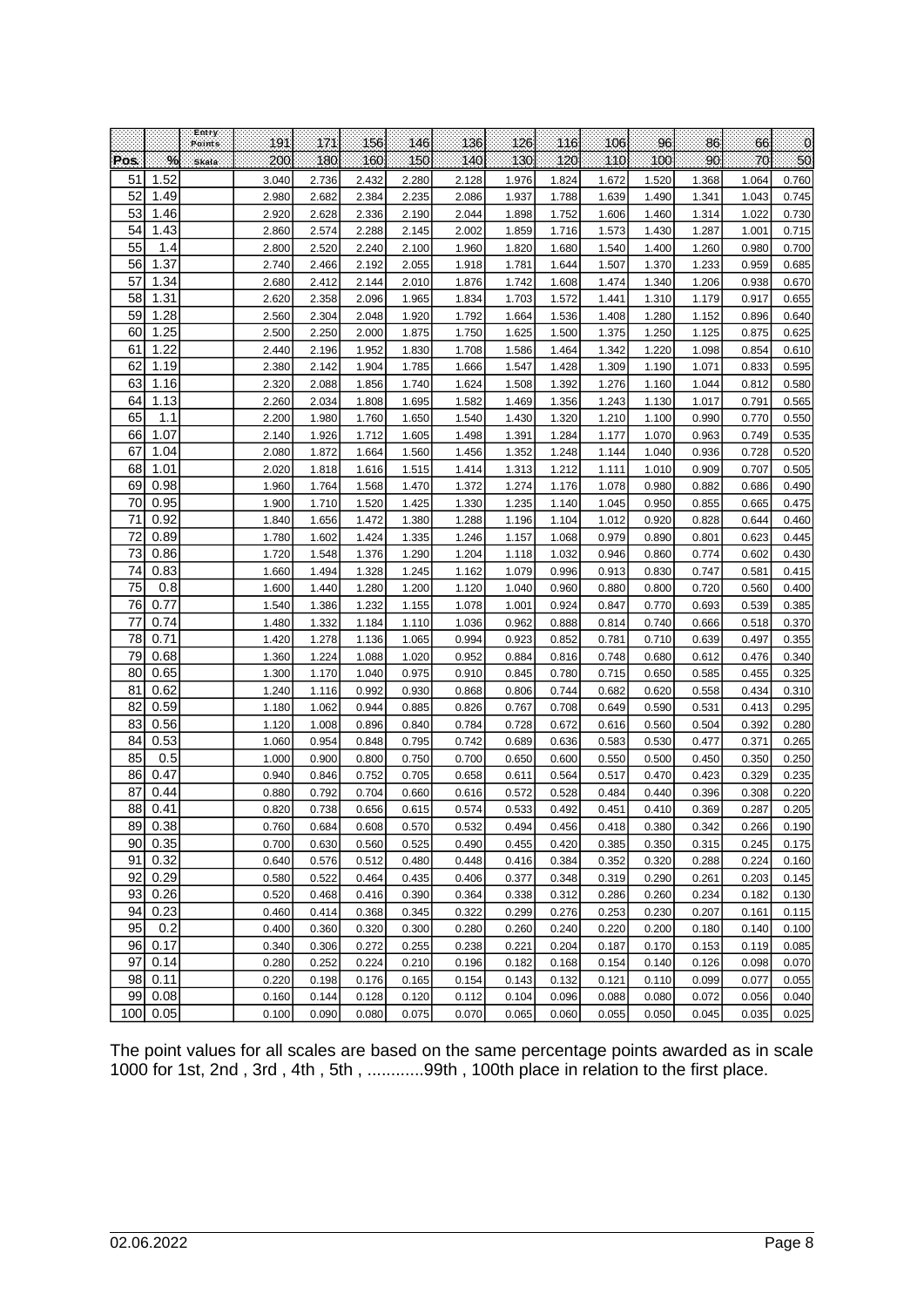- *4.2.2 Competition Levels and Corresponding Scales*
- 4.2.2.1 Cross, Snowboard Alpine & Freestyle Level 1 competitions: Scale 1000 Olympic Winter Games, FIS World Championships, FIS World Cup competitions are considered level 1 competitions
- 4.2.2.2 Freestyle & Ski Cross Level 2 Competitions Junior World Championships, Continental Cups, Super Continental Cup and FIS Open are considered Level 2 Competitions: - Junior World Championships scale 500 to 360.
	- Continental Cups and World University Games, scale 500 to 50

A special level of Continental Cup called a 'Super Continental Cup' as defined by FIS, scale 650 to 50.

A special level of competition called FIS Open (OPN), scale 1000 to 50, can be scheduled once a season in individual nations or regions. The entries can be limited as defined by FIS.

4.2.2.3 Snowboard Cross & Snowboard Alpine Level 2 Competitions

Junior World Championships, Continental Cups and World University Games are considered Level 2 Competitions:

- Junior World Championships, scale 360 to 240
- Continental Cups scale 360 to 160
- World University Games, scale 360 to 50
- 4.2.2.4 Freestyle & Ski Cross Level 3 Competitions
	- Youth Olympic Winter Games are Level 3 Competitions
	- Youth Olympic Winter Games, scale 260 to 50
- 4.2.2.5 Snowboard Cross & Snowboard Alpine Level 3 Competitions Youth Olympic Winter Games and European Youth Festival are Level 3 **Competitions** 
	- Youth Olympic Winter Games, scale 290 to 50
	- European Youth Festival, scale 290 to 50
- 4.2.2.6 Freestyle & Ski Cross Level 4 competitions:

FIS National Championships, FIS National Junior Championships, FIS, Junior, Asian Winter Games are considered level 4 competitions:

- FIS National Championships scale 360 to 50
- FIS National Junior Championships scale 360 to 50
- FIS International Competitions, scale 260 to 50
- Asian Winter Games, scale 260 to 50 only eligible athletes can participate in Asian Winter Games.

#### 4.2.2.7 Snowboard Cross & Snowboard Alpine Level 4 Competitions

FIS National Championships, FIS National Junior Championships, FIS International Competitions, Junior, Children, Masters, and Asian Winter Games Competitions are considered Level 4 competitions

- FIS National Championships, scale 290 to 50
- FIS National Junior Championships, scale 220 to 50
- FIS International Competitions, scale 220 to 50
- Junior, scale 220 to 50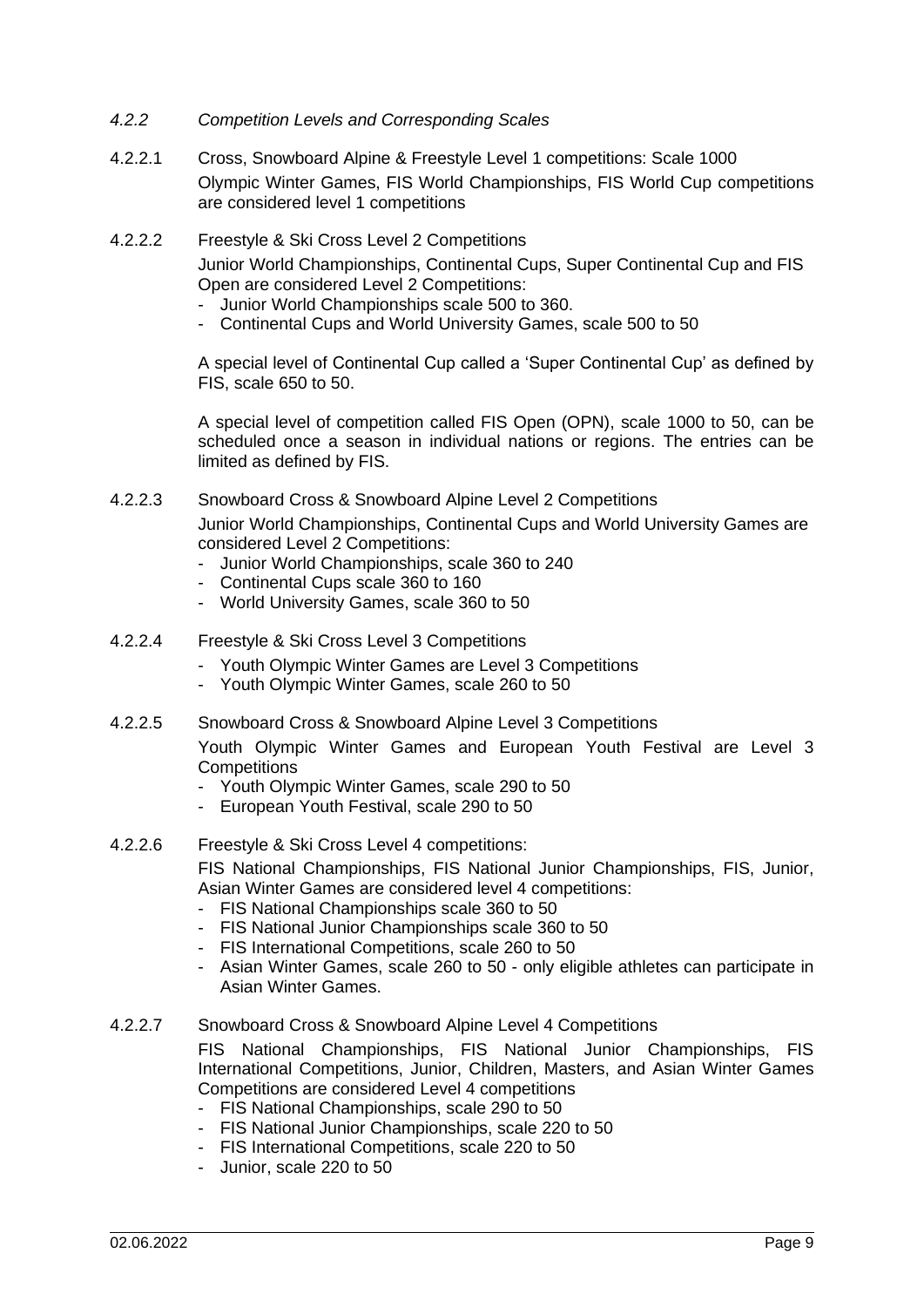- Asian Winter Games, 260 to 50 only eligible athletes can participate in Asian Winter Games.
- 4.2.2.8 Selection of the scale for level 2, level 3 and level 4 competitions
	- The calculation for the FIS point level of an international competition is based on the average (arithmetic mean) of the FIS points of the 5 competitors ranked highest on the current FIS Points List who have started in the competition. (Decimal values are always rounded up to a whole number: e.g. 380.4 = 381 points.)
- 4.2.3 If fewer than 5 of those who started have FIS Points, the sum of the FIS Points will always be divided by 5 to determine the average.
	- At an international competition, FIS points will be awarded if 5 competitors with or without FIS points have started and at least 3 have finished.
	- After the calculation of the average points, one of the scales which are listed under item 4.2.4 is selected.
- 4.2.4 To choose the best possible scale, the average point value must be equal to or higher than the corresponding entry point.

| Average points | Entry points | <b>Applied Scales</b>     | <b>Competition levels</b> |
|----------------|--------------|---------------------------|---------------------------|
| 230            | 211          | 220                       | 2,3,4                     |
| 231            | 231          | 240                       | 2,3,4                     |
| 310            | 306          | 320                       | 2,3                       |
| 400            | 381          | 260 (360)                 | 4(3)                      |
|                |              | level 4 (3) competition   |                           |
|                |              | cannot be better than 260 |                           |
|                |              | (360) points              |                           |

# **4.3 FIS Points Calculation Process**

*4.3.1 Base FIS Points List (BL)*

The Base FIS Points List (BL) will be published before the end June.

- 4.3.2 The average of the best two results in each Event during the past season will be used for the calculation of the BL.
- 4.3.2.1 For athletes with approved Injury Status (see 4.6), 4.4 applies, otherwise, see 4.3.2.2 and 4.3.2.3.
- 4.3.2.2 If an athlete has obtained only one result in the Event during the past season, 40% will be deducted from that result or from the points of the previous BL whichever is better.
- 4.3.2.3 If an athlete has not obtained results during the past season, 80% will be deducted from the points of the previous BL.

#### **4.4 Injured Athletes**

If Injury Status (see 4.6) is approved 10% will be deducted from the competitor's BL points if the current points are not better than the protected points.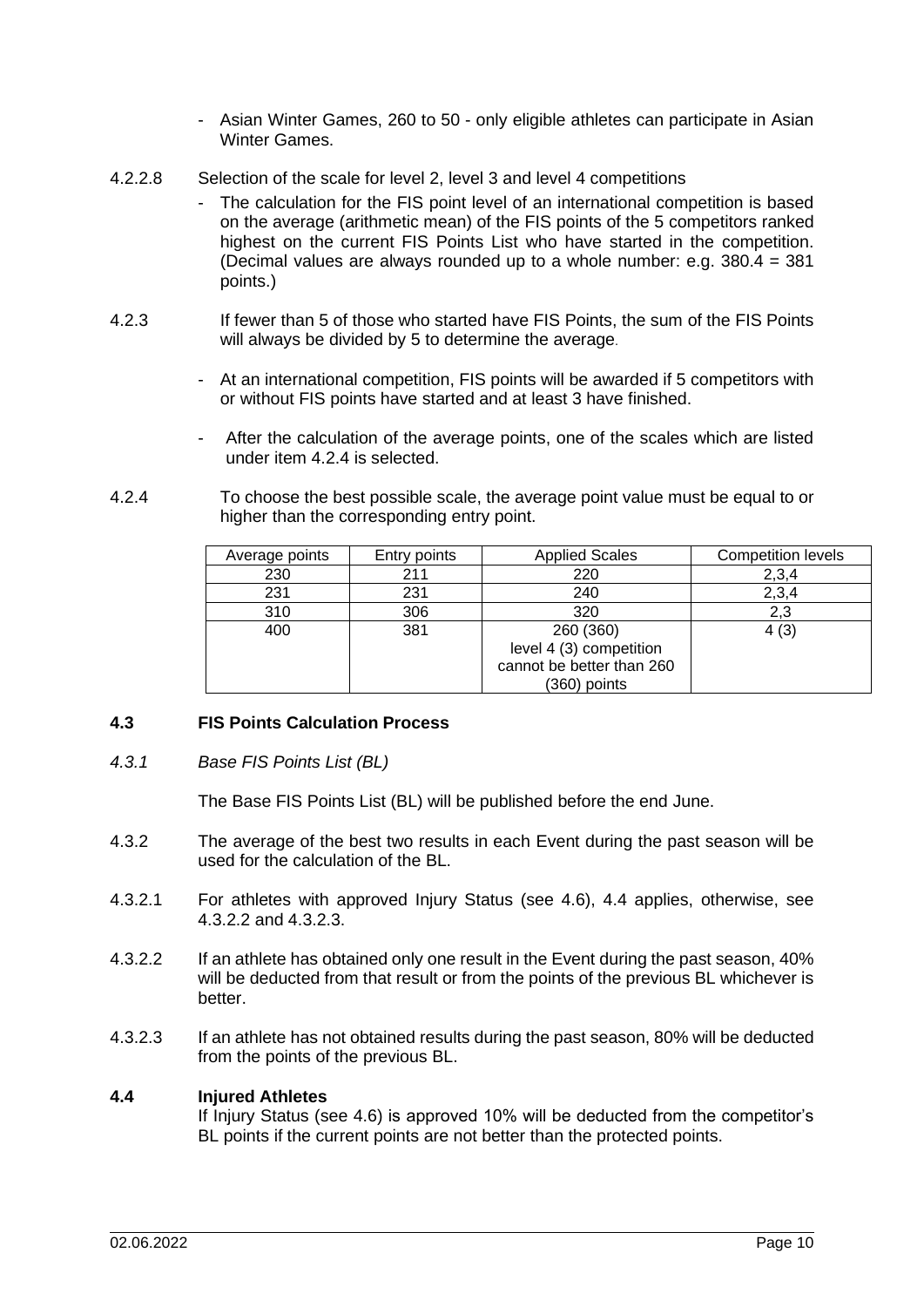# **4.5 Normal FIS Points list (NL)**

The FIS Points list number one will be published 1<sup>st</sup> July based on the BL.

4.5.1 The athlete's NL points will be the average of their best two results in each Event during the current season or the BL points, whichever is better. If the competitor has only one result during the current season, see 4.5.2 and 4.5.3.

#### *4.5.2 Only one Result and no BL Points*

If an athlete has only one result in the current season, the FIS points will be that result minus 40%.

#### *4.5.3 Only one Result and BL Points*

If an athlete has only one result in the current season but has BL points then the FIS points will be that result minus 40% or the BL points whichever is better.

#### **4.6 Injury Status – Registration**

FIS Points can be protected according to 4.4 if an athlete is injured. The National Ski Association must apply to FIS no later than 30<sup>th</sup> April for approval, by submission of the official form and a medical certificate. The Injury Status, official form and medical certificate are valid only for one season. If the athlete is still injured, a new injury form and medical certificate must be sent to the FIS Office no later than 30<sup>th</sup> April.

This is not valid for the World Cup Standing Injury Status.

# *4.6.1 Conditions*

At least 90 days must have passed between the time of the injury and the athlete's first start.

During the valid season an athlete can have no more than 6 starts while retaining the right to apply for Injury Status in respect of the following season. Athletes must remain registered as active with FIS to maintain Injury Status.

## **4.7 Professional Obligations, Military Service or Pregnancy**

*4.7.1* If a National Ski Association submits an application for a "study, military status or pregnancy" certifying that an athlete will not be able to compete because of professional obligations (studies), military service or pregnancy, and has indicated why and how long the athlete was prevented from competing, the procedure will be handled according to art 4.6.

#### *4.7.2 Applications*

Applications for status due to professional obligations or military service must be submitted to the FIS Office prior to the beginning of the professional obligations.

## **4.8 Anti-Doping Rule Violation**

An athlete subject to an anti-doping rule violation will have previously achieved FIS points deleted according to article 10.1.2 FIS Anti Doping Rules.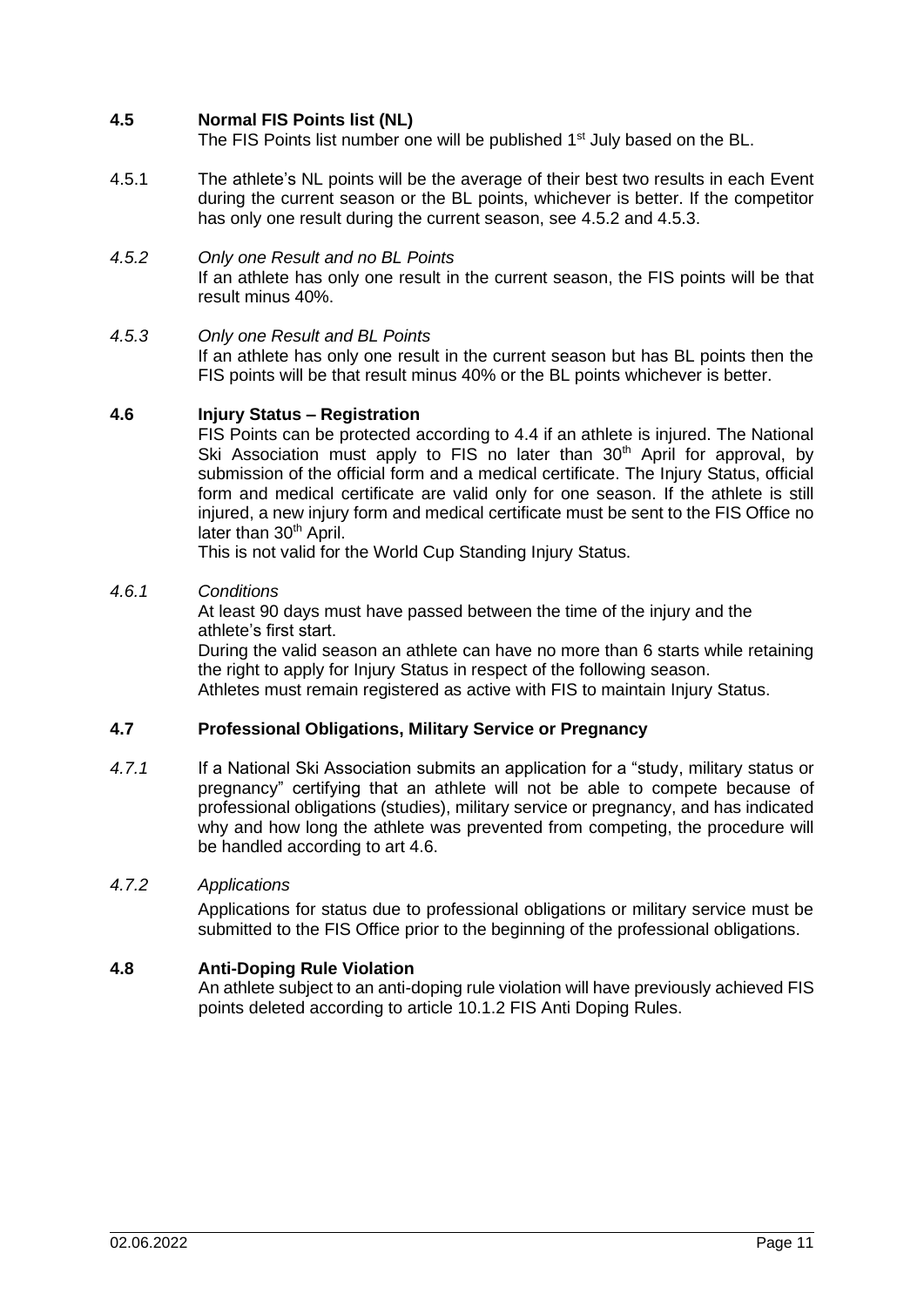# **5. FIS Snowboard and Freeski Park & Pipe Points**

# **5.1 Competition Points Calculation Process**

For every international Snowboard and Freeski Park & Pipe competition registered in the FIS calendar, FIS Points are awarded.

*5.1.1 Snowboard & Freeski Park & Pipe Scales Point-Scales*

Park & Pipe Points will be awarded according following formula and scales for the Event factors (EF).

# **5.2 Formula**

The Points for all competitors ranked below 1st place will be calculated by the following formula:

- P: Points awarded by competitor for his Rank
- R: rank of the competitor
- N: number of competitors ranked
- EF: Points awarded to the winner (Event factor)
- d: weight of the Linear component  $= 0.25$
- t: parameter of the exponential part  $= 4$
- $e = 2.718281828459$

$$
P = EF((1-d)\left(e^{-\frac{R-1}{t}} - \frac{(R-1)e^{-\frac{N-1}{t}}}{N-1}\right) + d\left(1 - \frac{(R-1)}{(N-0.96)}\right))
$$

The Points (P) are rounded up to the first decimal and always minimum 0.1 Point.

#### *5.2.1 Park & Pipe Scales*

Points for the competitor ranked 1st (EF) will be awarded according to the following scales.

| Scale | Entry Points Level | <b>Entry Points Level</b> | <b>Entry Ranks</b> | <b>Entry Ranks</b> |
|-------|--------------------|---------------------------|--------------------|--------------------|
|       | 2-5 women          | $2-5$ men                 | Level 1 women      | Level 1 men        |
| 1000  | 958                | 741                       | 6                  | 9                  |
| 800   | 766                | 593                       | 9                  | 13.5               |
| 600   | 576                | 444                       | 12                 | 18                 |
| 500   | 476                | 370                       |                    |                    |
| 450   | 428                | 333                       |                    |                    |
| 400   | 381                | 296                       |                    |                    |
| 360   | 341                | 267                       |                    |                    |
| 320   | 306                | 237                       |                    |                    |
| 290   | 276                | 215                       |                    |                    |
| 260   | 251                | 193                       |                    |                    |
| 240   | 231                | 178                       |                    |                    |
| 220   | 211                | 163                       |                    |                    |
| 200   | 191                | 148                       |                    |                    |
| 180   | 171                | 133                       |                    |                    |
| 160   | 156                | 119                       |                    |                    |
| 150   | 146                | 111                       |                    |                    |
| 140   | 136                | 104                       |                    |                    |
| 130   | 126                | 96                        |                    |                    |
| 120   | 116                | 89                        |                    |                    |
| 110   | 106                | 81                        |                    |                    |
| 100   | 96                 | 74                        |                    |                    |
| 90    | 86                 | 67                        |                    |                    |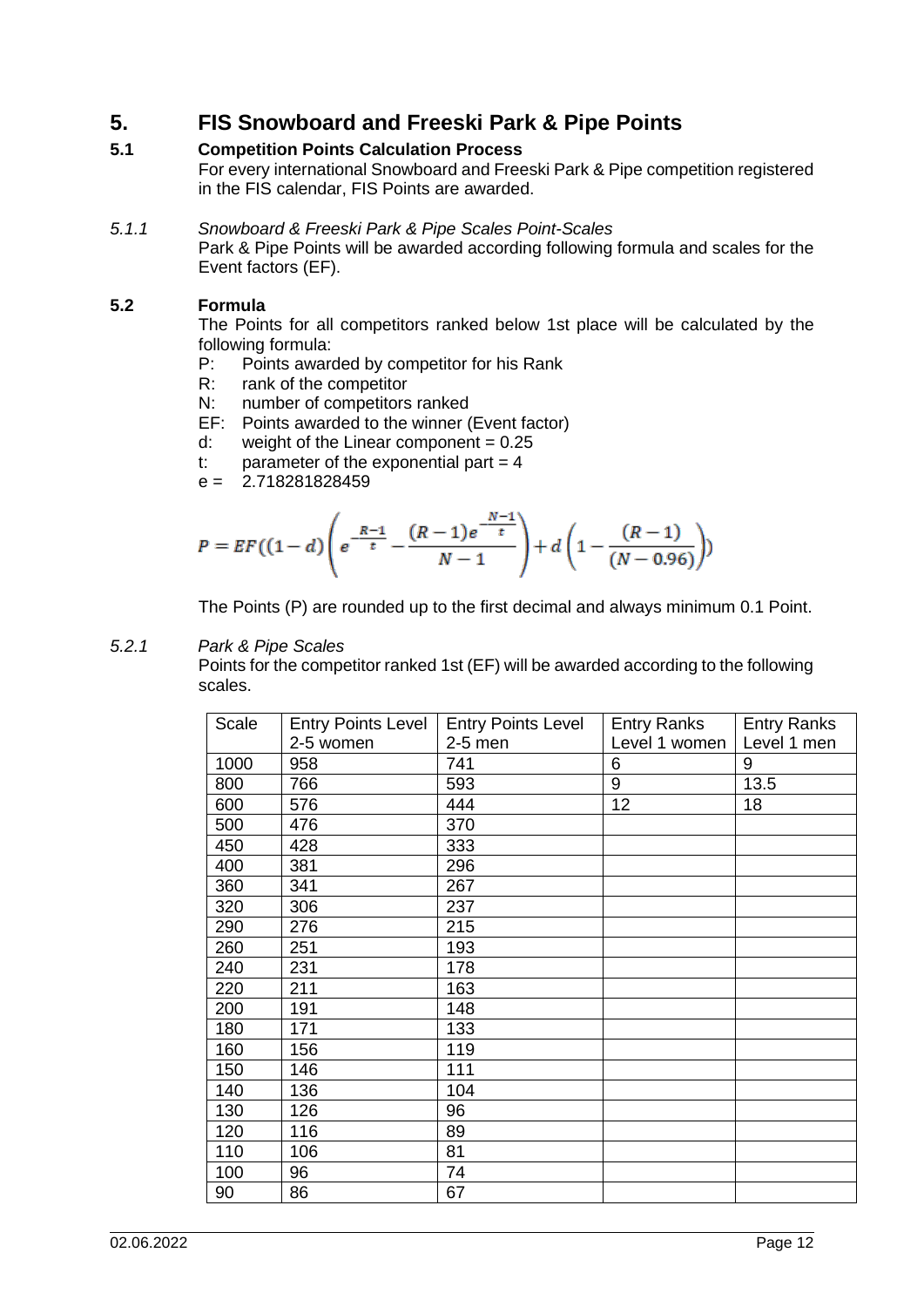| 80 | 76                   | 59                   |  |
|----|----------------------|----------------------|--|
| 70 | 66                   | 52                   |  |
| 60 | 56                   | 44                   |  |
| 50 | 0 or 46 if less than | 0 or 37 if less than |  |
|    | 5 competitors        | 8 competitors        |  |
| 40 | 36 if less than 5    | 30 if less than 8    |  |
|    | competitors          | competitors          |  |
| 30 | 26 if less than 5    | 22 if less than 8    |  |
|    | competitors          | competitors          |  |
| 20 | 16 if less than 5    | 15 if less than 8    |  |
|    | competitors          | competitors          |  |
| 10 |                      |                      |  |

- *5.2.2 Competition Levels and Corresponding Scales*
- 5.2.2.1 Snowboard and Freeski Park & Pipe Level 1 competitions: Scale 1000 500 Olympic Winter Games, FIS World Championships, FIS World Cup events are considered level 1 competitions.
- 5.2.2.2 Snowboard and Freeski Park & Pipe Level 2 Competitions Junior World Championships, Continental Cups, Universiade, Super Continental Cup and FIS Open are considered Level 2 Competitions:
	- Junior World Championships scale 500 to 240
	- Continental Cups scale 360 to 120
	- Universiade scale 360 to 50

A special level of Continental Cup called a 'Premium Continental Cup' as defined by FIS, scale 500 to 120.

A special level of competition called FIS Open (OPN), scale 1000 to 50, can be scheduled once a season in individual nations or regions. The entries can be limited as defined by FIS.

5.2.2.3 Snowboard and Freeski Park & Pipe Level 3 Competitions Youth Olympic Winter Games and European Youth Olympic Festival are Level 3 **Competitions** 

> Youth Olympic Winter Games, scale 360 to 120 European Youth Olympic Festival, scale 290 to 50

- 5.2.2.4 Snowboard and Freeski Park & Pipe Level 4 competitions: FIS National Championships, FIS National Junior Championships, FIS, Junior and Asian Winter Games are considered level 3 competitions:
	- FIS National Championships scale 320 to 50
	- FIS National Junior Championships scale 220 to 50
	- FIS International Competitions scale 220 to 50
	- Asian Winter Games, scale 360 to 50 only eligible athletes can participate in Asian Winter Games.
	- Junior, scale 220 to 50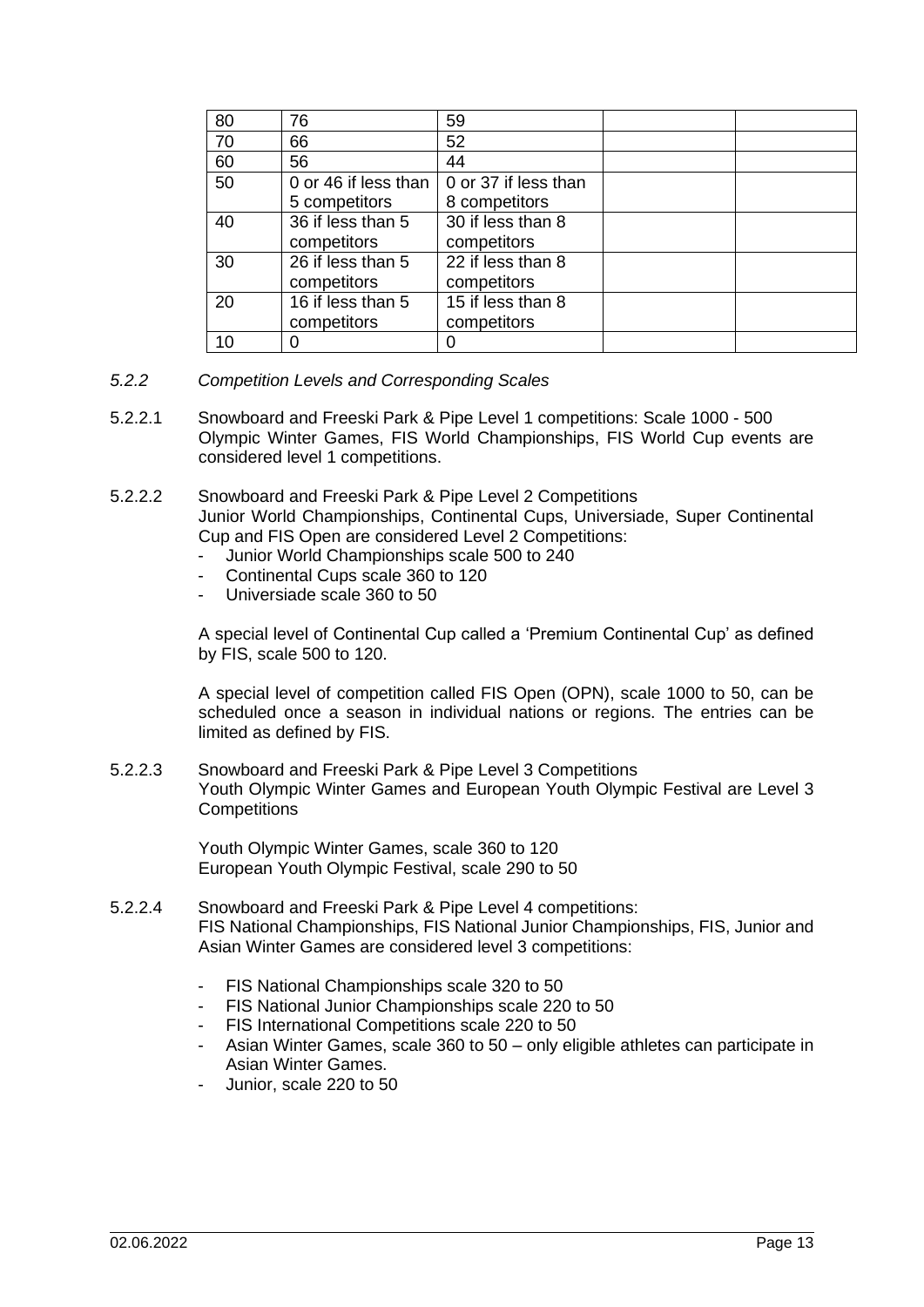#### *5.2.3 Selection of the Scale*

- 5.2.3.1 Freeski and Snowboard Park & Pipe selection of the scale for level 1
	- The calculation for the FIS point level of an international level 1 competition is based on average of the FIS Point List Ranks of the 5 women and 8 men competitors ranked highest on the current FIS Points List who have started.

In case there are less than 5 women or 8 men with an active FIS Points Rank who started, the scale will be selected automatically at the minimum for Level 1.

- To choose the best possible scale, the average rank value must be equal to or lower than the corresponding entry value.
- 5.2.3.2 Selection of the scale for level 2, level 3, and level 4 competitions
	- The calculation for the FIS point level of an international competition is based on the sum of the FIS points of the 5 women and 8 men competitors ranked highest on the current FIS Points List who have started in the competition divided by 5 for women's competitions and 8 for men's competitions (Decimal values are always rounded up to a whole number: e.g. 380.4 = 381 points.) If fewer than 5 women / 8 men of those who started have FIS Points, the sum of the FIS Points of all who started is divided by 5/8 as well.
	- After the calculation of the average points, one of the scales which are listed under item 5.2 is selected.
	- If fewer than 5 women / 8 men competitors started, the scale ranges as described in rule 5.2.2 will have no minimum and be open to the lowest scales according to the table 5.2.1.

#### **5.3 FIS Points Calculation Process**

*5.3.1 Park & Pipe Base FIS Points List (BL)*

The Park & Pipe Base FIS Points List (BL) will be published before the end June.

- *5.3.2* The average of the best two results in each Event during the past season will be used for the calculation of the BL.
- 5.3.2.1 For athletes with approved Injury Status (see 4.6), 4.4 applies, otherwise, see 5.3.2.2 and 5.3.2.3.
- 5.3.2.2 If an athlete has obtained only one result per Event during the past season, 40% will be deducted from that result or from the points of the previous BL whichever is better.
- 5.3.2.3 If an athlete has not obtained results during the past season, 80% will be deducted from the points of the previous BL.

# **5.4 Injured Athletes**

Refer 4.4

## **5.5 Normal FIS Points list (NL)**

The FIS Points list number one will be published 1st July based on the BL.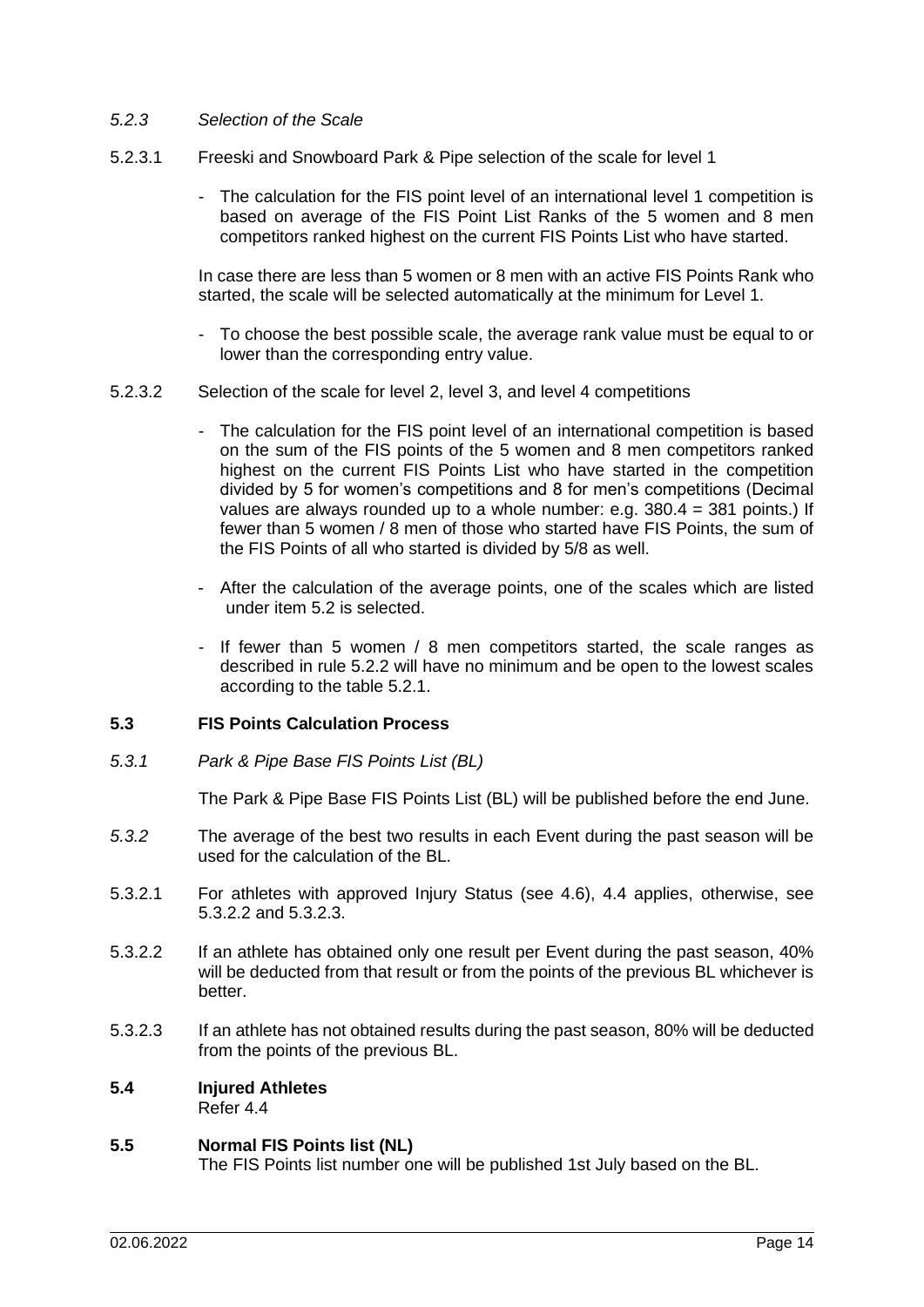- *5.5.1* The athlete's NL points will be the average of their best two results in each Event during the current season or the BL points, whichever is better. If the competitor has only one result during the current season, see 5.5.2 and 5.5.3.
- *5.5.2* Only one Result and no BL Points If an athlete has only one result in the current season, the FIS points will be that result minus 40%.
- *5.5.3* Only one Result and BL Points If an athlete has only one result in the current season but has BL points then the FIS points will be that result minus 40% or the BL points whichever is better.
- **5.6 Injury Status – Registration**  Refer 4.6
- **5.7 Professional Obligations, Military Service or Pregnancy** Refer 4.7
- **5.8 Anti-Doping Rule Violation** Refer 4.8

# **6. The FIS Points Lists**

- **6.1** The FIS points lists are only available electronically and can be downloaded free of charge from the<ftp://ftp.fisski.ch/Software/Files/>
- *6.1.1* SBFPxxx.zip or FSFPxxx.zip is the file that is compatible with the FIS points list program (the "xxx" is always the number of the list and season - for example 1<sup>st</sup> List 2022/2023=SBFP123F.zip or FSFP123F.zip = full list or SBFP123P or FSFP123P = only updated information since last list). The file SBFPxxxP.zip or FSFPxxxP.zip is the same, but smaller and only with the modifications.

# **6.2 The FIS Points**

- *6.2.1 For the following Events, FIS Points are calculated:*
	- Snowboard Alpine (PAR): PGS, PSL, GS and SL (combined list)
	- Snowboard Cross
	- Snowboard Halfpipe
	- Snowboard Slopestyle
	- Snowboard Big Air
	- Moguls, Dual Moguls (combined list)
	- Aerials
	- Ski Cross
	- Freeski Halfpipe
	- Freeski Slopestyle
	- Freeski Big Air

# *6.2.2 Ties in the FIS Points List*

If a tie exists for any position in the FIS Points list, each tied competitor's results from all levels of FIS competition during the calculation period shall be listed in rank order: the competitor with the greater number of single results at the highest rank shall win; if still tied, the competitor with the greater number of single results at the next rank shall win, and so on until all results have been considered. If still tied, both athletes shall receive the same place in the FIS points list.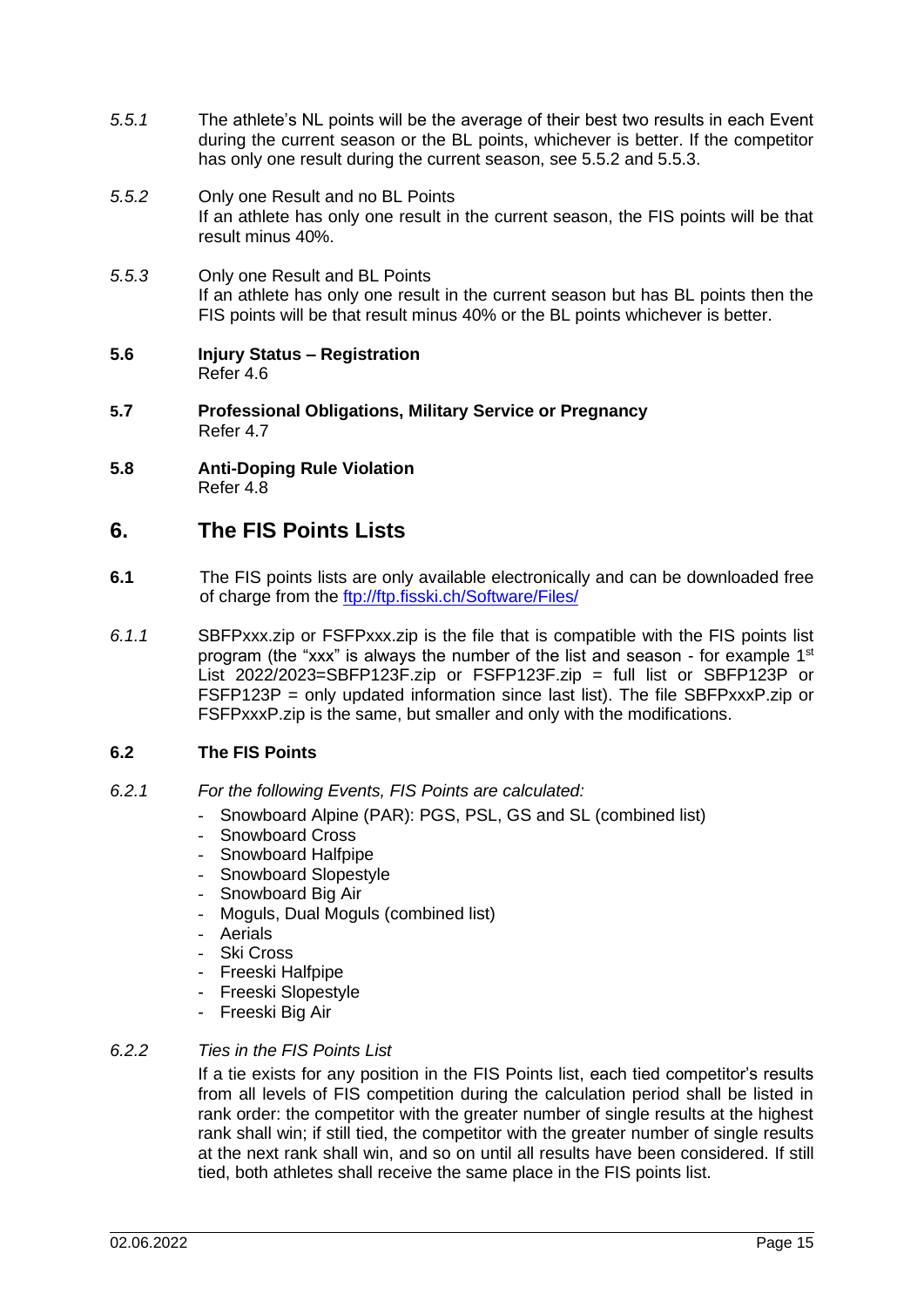# *6.2.3 Special Identification*

The athletes with penalties are identified as follows:

- Points from BL (better than current results, no results or only one result with penalty)
- + Only one result and no BL points (in BL only one result in the past season)
- > No result in the last season, points from previous BL with penalty

# Protected points for injured athletes which are better than results

No sign: Current average of results (better than BL)

# **7. Registration Fees**

## **7.1 Registration Fee per Season for each Competitor**

Entries through the FOU System: The registration fee for each competitor is CHF 33.--<br>CHF 20.--

Entries under 18:

# **7.2 Method of Payment**

At the beginning of the season each NSA will receive an invoice for 70% of its total 2020/2021 invoice that will be debited from its FIS account.

At the end of the season, each NSA will receive a detailed season invoice for all registered athletes and competitions and the balance will either be debited or credited through its FIS NSA account.

# **8. Instructions for Organisers and Technical Delegates**

## **8.1 Electronic Data Transmission**

The results must be transmitted electronically and in FIS format (Email: Results@fisski.com). The TD must supervise the correct transmission of the results and make a corresponding report online immediately after the competition and the TD also has to check if the results on the website are correct. Without TD and Timing reports (Timing Report when applicable) the competition will not be included in the FIS points list!

For results which are not sent electronically in the FIS format close to the printing deadline, there is no guarantee that the results will be published in the following FIS list even if they are sent on time.

E-Mail: results@fisski.com Direct Tel No FIS Points (K. Hostettler): +41 (33) 244 61 65 E-mail: hostettler@fisski.com Software for FIS format:<ftp://ftp.fisski.ch/Software/XML/>

- *8.1.1 Composition of the file name for the transmission of competition results:*
	- Nation of OC (three letters as listed on the FIS website)
	- Codex (according to the FIS Calendar)

After the point:

- xml

## **8.2 Report**

Within three days after the competition the Technical Delegate has to ensure that the following documents are sent to FIS:

- The official results lists (in pdf form)
- The Technical Delegate Report(s) (online)
- The Timing Report (in xml form if applicable)
- The Injury Report (in pdf form)